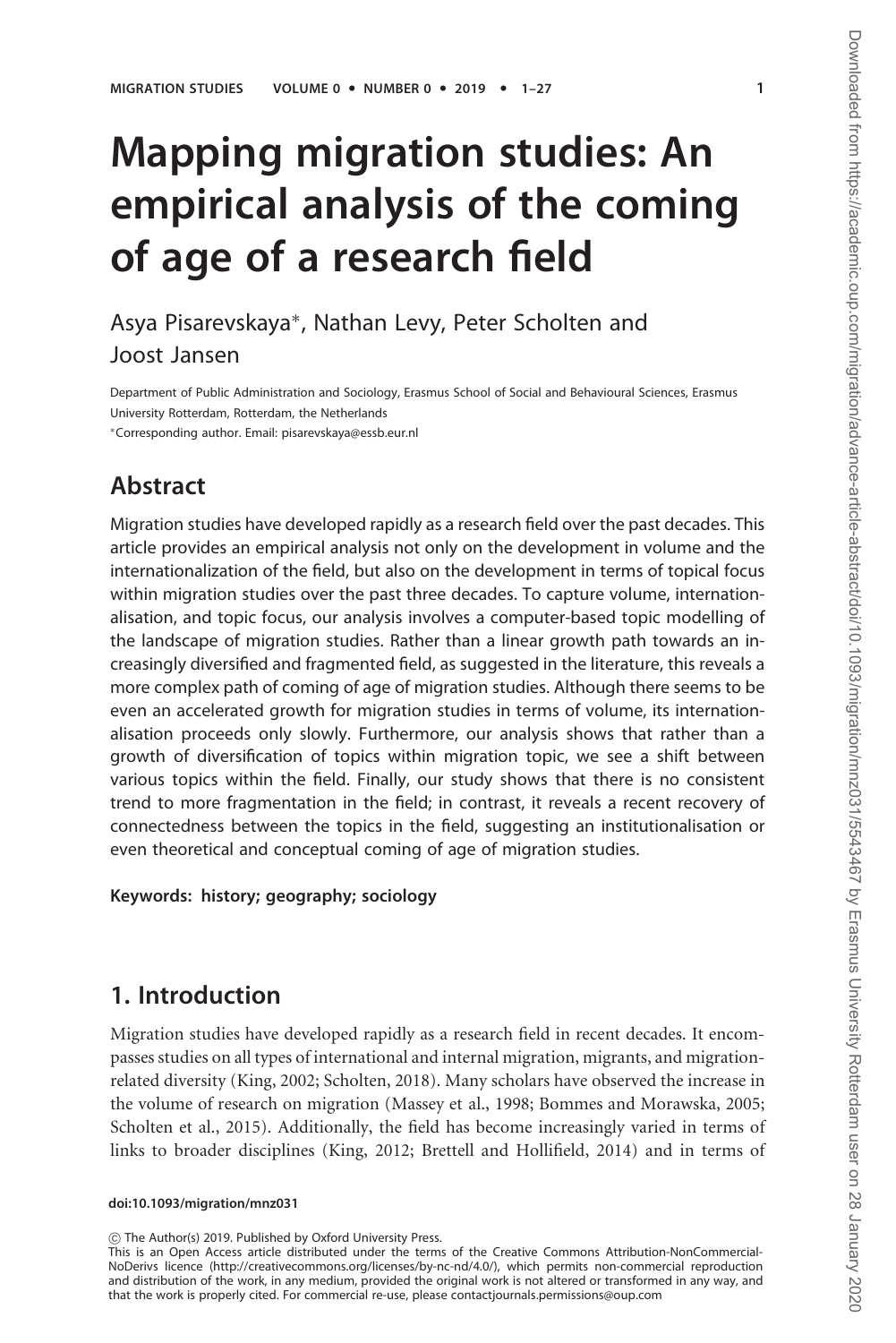#### 2 · A. PISAREVSKAYA ET AL.

different methods used [\(Vargas-Silva, 2012; Zapata-Barrero and Yalaz, 2018\)](#page-26-0). It is now a field that has in many senses 'come of age': it has internationalised with scholars involved from many countries; it has institutionalised through a growing number of journals; an increasing number of institutes dedicated to migration studies; and more and more students are pursuing migration-related courses. These trends are also visible in the growing presence of international research networks in the field of migration.

Besides looking at the development of migration in studies in terms of size, interdisciplinarity, internationalisation, and institutionalisation, we focus in this article on the development in topical focus of migration studies. We address the question how has the field of migration studies developed in terms of its topical focuses? What topics have been discussed within migration studies? How has the topical composition of the field changed, both in terms of diversity (versus unity) and connectedness (versus fragmentation)? Here, the focus is not on influential publications, authors, or institutes, but rather on what topics scholars have written about in migration studies. The degree of diversity among and connectedness between these topics, especially in the context of quantitative growth, will provide an empirical indication of whether a 'field' of migration studies exists, or to what extent it is fragmented.

Consideration of the development of migration studies invokes several theoretical questions. Various scholars have argued that the growth of migration studies has kept pace not only with the growing prominence of migration itself but also with the growing attention of nation–states in particular towards controlling migration. The coproduction of knowledge between research and policy, some argue ([Scholten, 2011](#page-26-0)), has given migration research an inclination towards paradigmatic closure, especially around specific national perspectives on migration. [Wimmer and Glick Schiller \(2002\)](#page-26-0) speak in this regard of 'methodological nationalism', and others refer to the prominence of national models that would be reproduced by scholars and policymakers [\(Bommes and Morawska, 2005](#page-24-0); [Favell, 2003\)](#page-24-0). More generally, this has led, some might argue, to an overconcentration of the field on a narrow number of topics, such as integration and migration control, and a consequent call to 'demigranticise' migration research [\(Dahinden, 2016;](#page-24-0) see also [Schinkel, 2018\)](#page-26-0).

However, recent studies suggest that the growth of migration studies involves a 'coming of age' in terms of growing diversity of research within the field. This diversification of migration studies has occurred along the lines of internationalisation [\(Scholten et al.,](#page-26-0) [2015\)](#page-26-0), disciplinary variation ([Yans-McLaughlin, 1990;](#page-26-0) [King, 2012](#page-25-0); [Brettell and](#page-24-0) [Hollifield, 2014](#page-24-0)) and methodological variation ([Vargas-Silva, 2012](#page-26-0); [Zapata-Barrero and](#page-26-0) [Yalaz, 2018](#page-26-0)). The International Organization for Migration [\(IOM, 2017:](#page-25-0) 95) even concludes that 'the volume, diversity, and growth of both white and grey literature preclude a [manual] systematic review' of migration research produced in 2015 and 2016 alone.

Nonetheless, in this article, we attempt to empirically trace the development of migration studies over the past three decades, and seek to find evidence for the claim that the 'coming of age' of migration studies indeed involves a broadening of the variety of topics within the field. We pursue an inductive approach to mapping the academic landscape of >30 years of migration studies. This includes a content analysis based on a topic modelling algorithm, applied to publications from migration journals and book series. We trace the changes over time of how the topics are distributed within the corpus and the extent to which they refer to one another. We conclude by giving a first interpretation of the patterns we found in the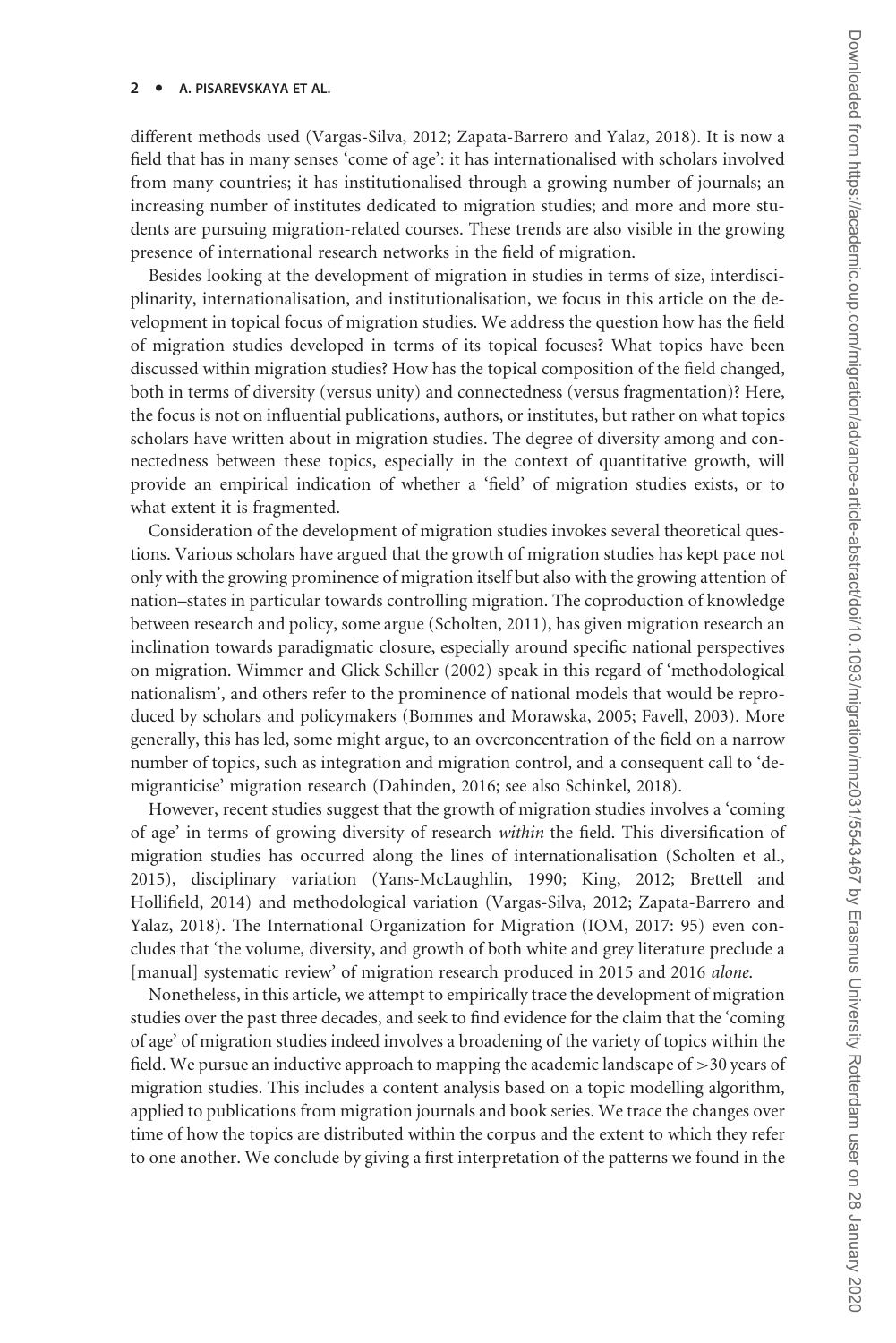coming of age of migration studies, which is to set an agenda for further studies of and reflection on the development of this research field. While migration research is certainly not limited to journals and book series that focus specifically on migration, our methods enable us to gain a representative snapshot of what the field looks like, using content from sources that migration researchers regard as relevant.

### 2. Studies of migration studies

Migration has always been studied from a variety of disciplines [\(Cohen, 1996; Brettell and](#page-24-0) [Hollifield, 2014\)](#page-24-0), such as economics, sociology, history, and demography ([van Dalen,](#page-26-0) [2018\)](#page-26-0), using a variety of methods [\(Vargas-Silva, 2012](#page-26-0); [Zapata-Barrero and Yalaz, 2018](#page-26-0)), and in a number of countries [\(Carling, 2015](#page-24-0)), though dominated by Northern Hemisphere scholarship (see, e.g. [Piguet et al., 2018\)](#page-26-0), especially from North America and Europe ([Bommes and Morawska, 2005](#page-24-0)). Taking stock of various studies on the development of migration studies, we can define several expectations that we will put to an empirical test.

[Ravenstein's \(1885\)](#page-26-0) 11 Laws of Migration is widely regarded as the beginning of scholarly thinking on this topic (see [Zolberg, 1989;](#page-26-0) [Greenwood and Hunt, 2003](#page-25-0); [Castles and Miller,](#page-24-0) [2014;](#page-24-0) [Nestorowicz and Anacka, 2018\)](#page-25-0). Thomas and Znaniecki's (1918) five-volume study of Polish migrants in Europe and America laid is also noted as an early example of migration research. However, according to [Greenwood and Hunt \(2003](#page-25-0)), migration research 'took off' in the 1930s when [Thomas \(1938\)](#page-26-0) indexed 191 studies of migration across the USA, UK, and Germany. Most 'early' migration research was quantitative (see, e.g. [Thornthwaite, 1934; Thomas, 1938\)](#page-26-0). In addition, from the beginning, migration research developed with two empirical traditions: research on internal migration and research on international migration [\(King and Skeldon, 2010](#page-25-0); [Nestorowicz and Anacka, 2018:](#page-25-0) 2).

In subsequent decades, studies of migration studies describe a burgeoning field. [Pedraza-](#page-25-0)[Bailey \(1990\)](#page-25-0) refers to a 'veritable boom' of knowledge production by the 1980s. A prominent part of these debates focussed around the concept of assimilation [\(Gordon, 1964\)](#page-25-0) in the 1950s and 1960s (see also [Morawska, 1990](#page-25-0)). By the 1970s, in light of the civil rights movements, researchers were increasingly focussed on race and ethnic relations. However, migration research in this period lacked an interdisciplinary 'synthesis' and was likely not well-connected ([Kritz et al., 1981:](#page-25-0) 10; [Pryor, 1981](#page-26-0); [King, 2012:](#page-25-0) 9–11). Through the 1980s, European migration scholarship was 'catching up' [\(Bommes and Morawska, 2005](#page-24-0): 14) with the larger field across the Atlantic. Substantively, research became increasingly mindful of migrant experiences and critical of (national) borders and policies ([Pedraza-Bailey, 1990:](#page-25-0) 49). [King \(2012\)](#page-25-0) also observes this 'cultural turn' towards more qualitative anthropological migration research by the beginning of the 1990s, reflective of trends in social sciences more widely ([King, 2012](#page-25-0): 24). In the 1990s, [Massey et al. \(1993, 1998\)](#page-25-0) and [Massey \(1994\)](#page-25-0) reflected on the state of the academic landscape. Their literature review (1998) notes over 300 articles on immigration in the USA, and over 150 European publications. Despite growth, they note that the field did not develop as coherently in Europe at it had done in North America (1998: 122).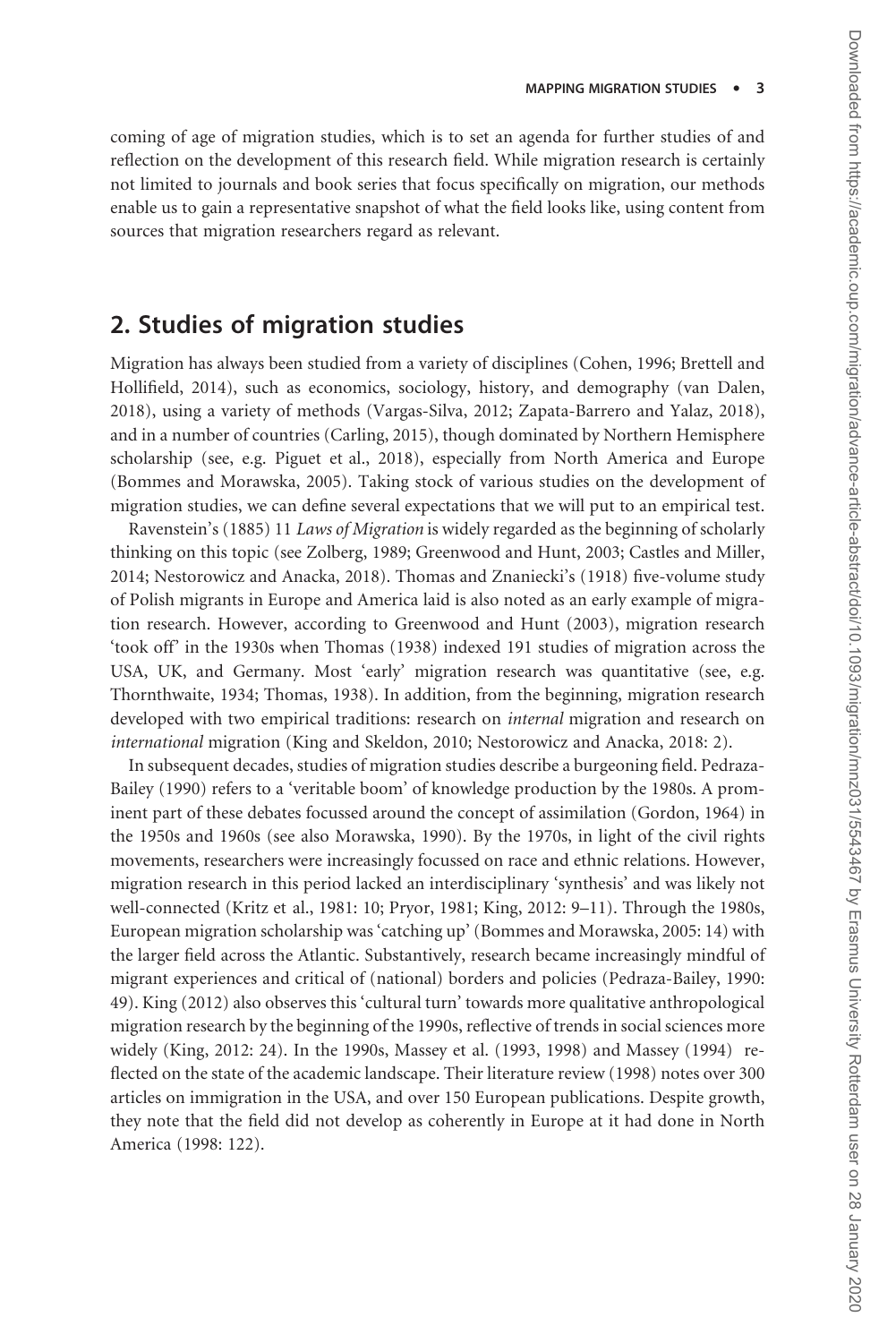#### 4 · A. PISAREVSKAYA ET AL.

We therefore expect to see a significant growth of the field during the 1980s and 1990s, and more fragmentation, with a prominence of topics related to culture and borders.

At the turn of the millennium, [Portes \(1997\)](#page-26-0) lists what were, in his view, the five key themes in (international) migration research: 1 transnational communities; 2 the new second generation; 3 households and gender; 4 states and state systems; and 5 cross-national comparisons. This came a year after Cohen's review of Theories of Migration (1996), which classifies nine key thematic 'dyads' in migration studies, such as internal versus international migration; individual versus contextual reasons to migrate; temporary versus permanent migration; and push versus pull factors (see full list in [Cohen, 1996:](#page-24-0) 12–15). However, despite increasing knowledge production, Portes argues that the problem in these years was the opposite of what [Kritz et al. \(1981\)](#page-25-0) observe above; scholars had access to and generated increasing amounts of data, but failed to achieve 'conceptual breakthrough' ([Portes, 1997](#page-26-0): 801), again suggesting fragmentation in the field.

Thus, in late 1990s and early 2000s scholarship we expect to find a prominence of topics related to these five themes, and a limited number of "new" topics.

In the 21st century, studies of migration studies indicate that there has been a re-orientation away from 'states and state systems'. This is exemplified by [Wimmer and Glick](#page-26-0) [Schiller's \(2002\)](#page-26-0) widely cited commentary on 'methodological nationalism', and the alleged naturalisation of nation-state societies in migration research (see [Thranhardt and Bommes,](#page-26-0) [2010](#page-26-0)), leading to an apparent pre-occupation with the integration paradigm since the 1980s according to [Favell \(2003\)](#page-24-0) and others [\(Dahinden, 2016;](#page-24-0) [Schinkel, 2018](#page-26-0)), leading to an apparent preoccupation with the integration paradigm since the 1980s according to [Favell](#page-24-0) [\(2003\).](#page-24-0) This debate is picked up in [Bommes and Morawska's \(2005\)](#page-24-0) edited volume, and [Lavenex \(2005\)](#page-25-0). Describing this shift, [Geddes \(2005\),](#page-25-0) in the same volume, observes a trend of 'Europeanised' knowledge production, stimulated by the research framework programmes of the EU. Meanwhile, on this topic, others highlight a 'local turn' in migration and diversity research [\(Caponio and Borkert, 2010](#page-24-0); [Zapata-Barrero et al., 2017\)](#page-26-0).

In this light, we expect to observe a growth in references to European (and other supra-national) level and local-level topics in the 21t century compared to before 2000.

As well as the 'cultural turn' mentioned above, [King \(2012](#page-25-0): 24–25) observes a re-inscription of migration within wider social phenomena—in terms of changes to the constitutive elements of host (and sending) societies—as a key development in recent migration scholarship. Furthermore, transnationalism, in his view, continues to dominate scholarship, though this dominance is disproportionate, he argues, to empirical reality. According to [Scholten \(2018\),](#page-26-0) migration research has indeed become more complex as the century has progressed. While the field has continued to grow and institutionalise thanks to networks like International Migration, Integration and Social Cohesion in Europe (IMISCOE) and Network of Migration Research on Africa (NOMRA), this has been in a context of apparently increasing 'fragmentation' observed by several scholars for many years (see [Massey](#page-25-0) [et al., 1998:](#page-25-0) 17; [Penninx et al., 2008](#page-25-0): 8; [Martiniello, 2013;](#page-25-0) [Scholten et al., 2015](#page-26-0): 331–335).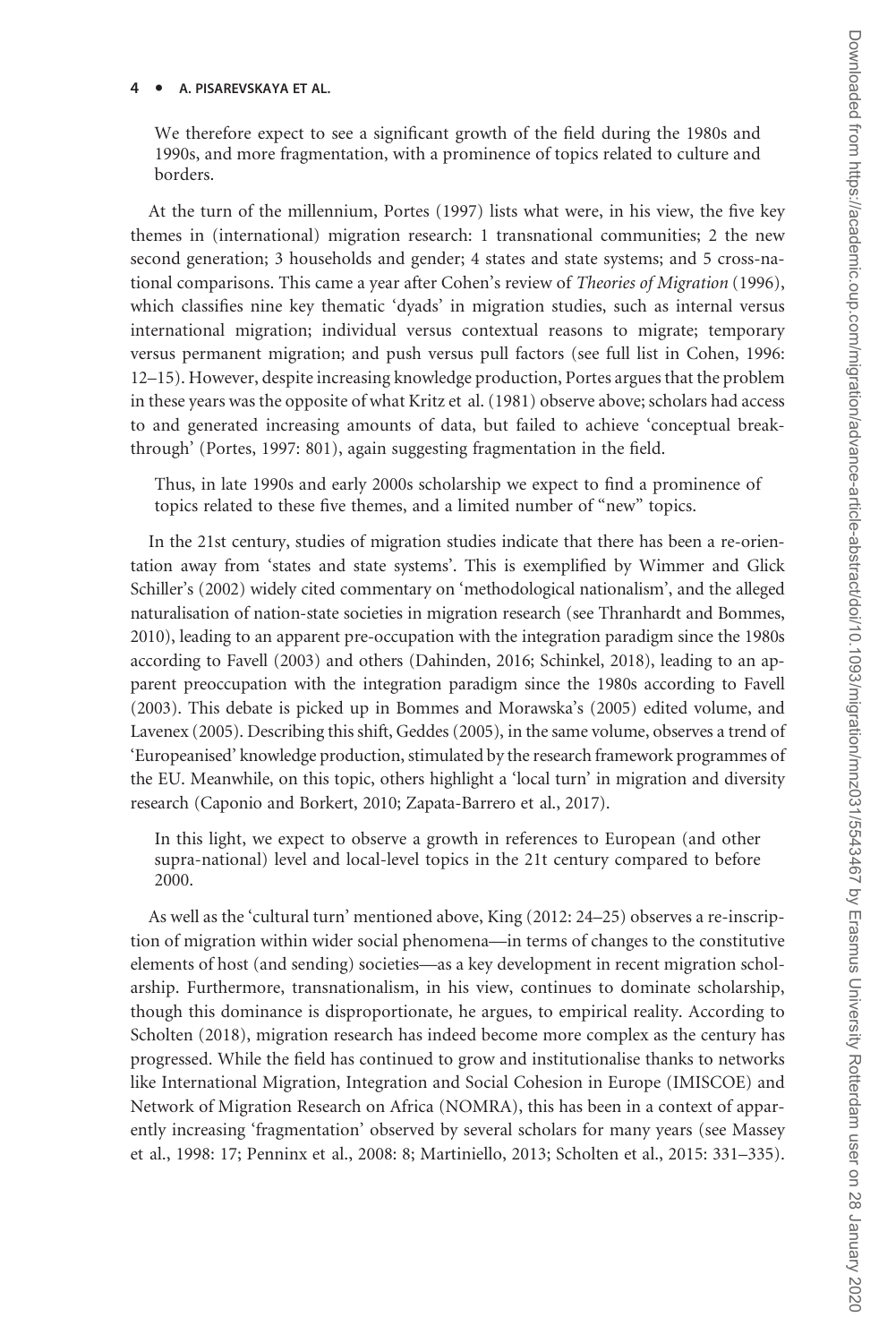On this basis, we expect a complex picture to emerge for recent scholarship, with thematic references to multiple social phenomena, and a high level of diversity within the topic composition of the field. We furthermore expect increased fragmentation within migration studies in recent years.

The key expectation of this article is, therefore, that the recent topical composition of migration studies displays greater diversity than in previous decades as the field has grown. Following that logic, we hypothesise that with diversification (increasingly varied topical focuses), fragmentation (decreasing connections between topics) has also occurred.

# 3. Methodology

The empirical analysis of the development in volume and topic composition of migration studies is based on the quantitative methods of bibliometrics and topic modelling. Although bibliometric analysis has not been widely used in the field of migration (for some exceptions, see [Carling, 2015;](#page-24-0) [Nestorowicz and Anacka, 2018](#page-25-0); [Piguet et al., 2018;](#page-26-0) [Sweileh et al., 2018](#page-26-0); [van Dalen, 2018\)](#page-26-0), this type of research is increasingly popular ([Fortunato et al., 2018\)](#page-24-0). A bibliometric analysis can help map what [Kajikawa et al.](#page-25-0) [\(2007\)](#page-25-0) call an 'academic landscape'. Our analysis pursues a similar objective for the field of migration studies. However, rather than using citations and authors to guide our analysis, we extract a model of *latent topics* from the contents of *abstracts*. In other words, we are focussed on the landscape of content rather than influence.

### 3.1 Topic modelling

Topic modelling involves a computer-based strategy for identifying topics or topic clusters that figure centrally in a specific textual landscape (e.g. [Jiang et al., 2016\)](#page-25-0). This is a class of unsupervised machine learning techniques ([Evans and Aceves, 2016:](#page-24-0) 22), which are used to inductively explore and discover patterns and regularities within a corpus of texts. Among the most widely used topic models is Latent Dirichlet Allocation (LDA). LDA is a type of Bayesian probabilistic model that builds on the assumption that each document in a corpus discusses multiple topics in differing proportions. Therefore, Document A might primarily be about Topic 1 (60 per cent), but it also refers to terms associated with Topic 2 (30 per cent), and, to a lesser extent, Topic 3 (10 per cent). A topic, then, is defined as a probability distribution over a fixed vocabulary, that is, the totality of words present in the corpus. The advantage of the unsupervised LDA approach that we take is that it does not limit the topic model to our preconceptions of which topics are studied by migration researchers and therefore should be found in the literature. Instead, it allows for an inductive sketching of the field, and consequently an element of surprise ([Halford and Savage, 2017](#page-25-0): 1141–1142). To determine the optimal number of topics, we used the package ldatuning to calculate the statistically optimal number of topics, a number which we then qualitatively validated.

The chosen LDA model produced two main outcomes. First, it yielded a matrix with perdocument topic proportions, which allow us to generate an idea of the topics discussed in the abstracts. Secondly, the model returned a matrix with per-topic word probabilities. Essentially, the topics are a collection of words ordered by their probability of (co-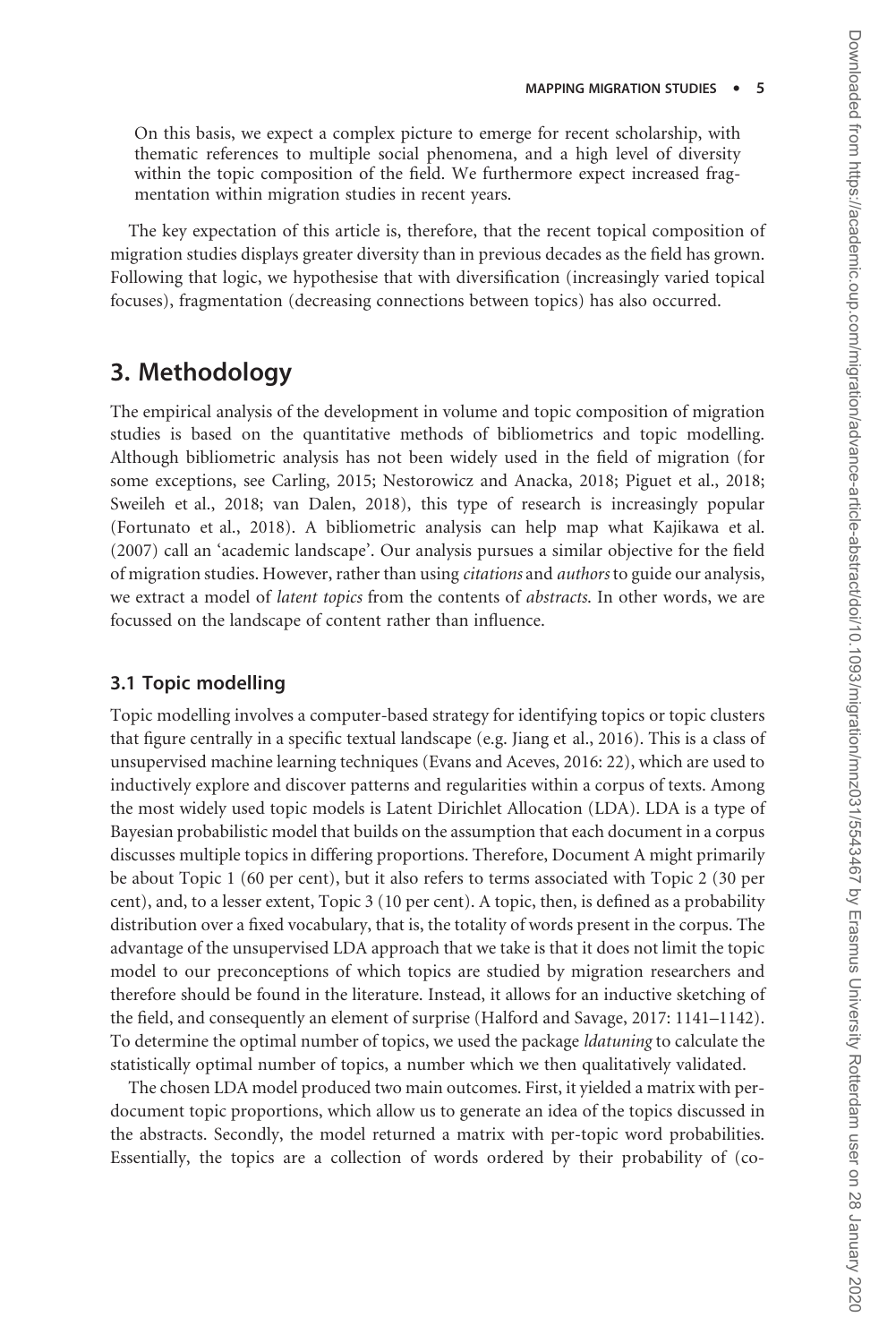#### 6 · A. PISAREVSKAYA ET AL.

)occurrence. Each topic contains all the words from all the abstracts, but some words have a much higher likelihood to belong to the identified topic. The 20–30 most probable words for each topic can be helpful in understanding the content of the topic. The third step we undertook was to look at those most probable words by a group of experts familiar with the field and label them. We did this systematically and individually by first looking at the top 5 words, then the top 30, trying to find an umbrella label that would summarize the topic. The initial labels suggested by each of us were then compared and negotiated in a group discussion. To verify the labels even more, in case of a doubt, we read several selected abstracts marked by the algorithm as exhibiting a topic, and through this were able to further refine the names of the topics.

It is important to remember that this list of topics should not be considered a theoretically driven attempt to categorize the field. It is purely inductive because the algorithm is unable to understand theories, conceptual frames, and approaches; it makes a judgement only on the basis of words. So if words are often mentioned together, the computer regards their probability of belonging to one topic as high.

### 3.2 Dataset of publications

For the topic modelling, we created a dataset that is representative of publications relevant to migration studies. First, we identified the most relevant sources of literature. Here we chose not only to follow rankings in citation indices, but also to ask migration scholars, in an expert survey, to identify what they considered to be relevant sources. This survey was distributed among a group of senior scholars associated with the IMISCOE Network; 25 scholars anonymously completed the survey. A set of journals and book series was identified from existing indices (such as Google Scholar, Web of Science, and Scopus) which were then validated and added to by respondents. Included in our eventual dataset were all journals and book series that were mentioned at least by two experts in the survey. The dataset includes 40 journals and 4 book series (see [Supplementary Data](https://academic.oup.com/migration/article-lookup/doi/10.1093/migration/mnz031#supplementary-data) A). Non-English journals were omitted from data collection because the algorithm can only analyse one language. Despite their influence on the field, we also did not consider broader disciplinary journals (for instance, sociological journals or economic journals) for the dataset. Such journals, we acknowledge, have published some of the most important research in the history of migration studies, but even with their omission, it is still possible to achieve our goal of obtaining a representative snapshot of what migration researchers have studied, rather than who or which papers have been most influential. In addition, both because of the language restriction of the algorithm and because of the Global North's dominance in the field that is mentioned above [\(Bommes and Morawska, 2005](#page-24-0); [Piguet et al., 2018](#page-26-0)), there is likely to be an under-representation of scholarship from the Global South in our dataset.

Secondly, we gathered metadata on publications from the selected journals and book series using the Scopus and Web of Science electronic catalogues, and manually collecting from those sources available on neither Scopus nor Web of Science. The metadata included authors, years, titles, and abstracts. We collected all available data up to the end of 2017. In total, 94 per cent of our metadata originated from Scopus,  $\sim$ 1 per cent from Web of Science, and 5 per cent was gathered manually. One limitation of our dataset lies in the fact that the electronic catalogue of Scopus, unfortunately, does not list all articles and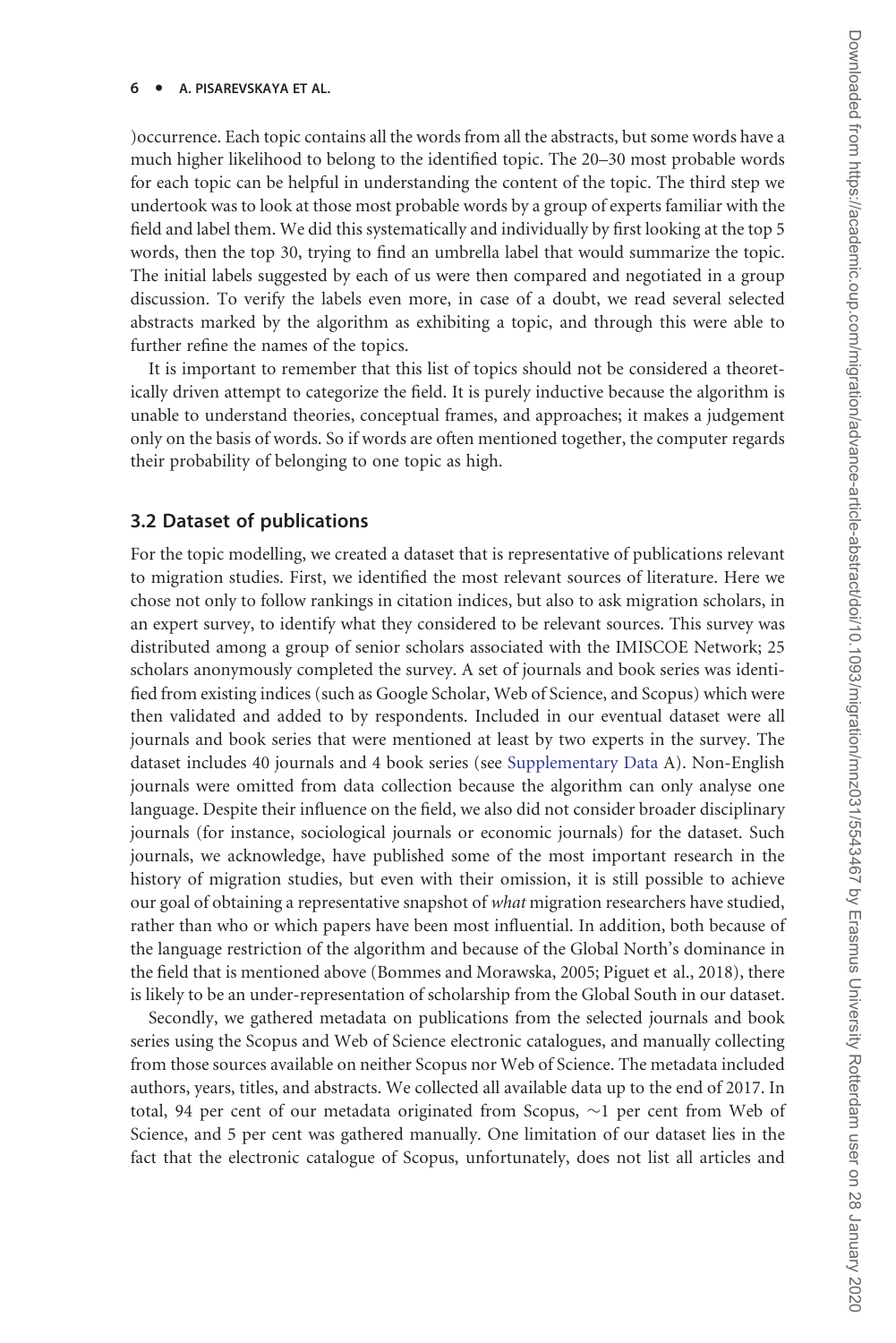abstracts ever published by all the journals (their policy is to collect articles and abstracts 'where available' ([Elsevier, 2017](#page-24-0))). There was no technical possibility of assessing Scopus or WoS' proportional coverage of all articles actually published. The only way to improve the dataset in this regard would be to manually collect and count abstracts from journal websites. This is also why many relevant books were not included in our dataset; they are not indexed in such repositories.

### 4. Metadata on migration studies

In the earliest years of available data, only a few journals were publishing (with limited coverage of this on Scopus) specifically on migration. However, [Fig. 1](#page-7-0) below demonstrates that the numbers constantly grew between 1959 and 2018. As [Fig. 1](#page-7-0) shows, in the first 30 years (1959–88), the number of migration journals increased by 15, while in the following three decades (1989–2018), this growth intensified as the number of journals tripled to 45 in the survey (see [Supplementary Data](https://academic.oup.com/migration/article-lookup/doi/10.1093/migration/mnz031#supplementary-data) A for abbreviations).

Within all 40 journals in the dataset, we were able to access and extract for our analysis 29,844 articles, of which 22,140 contained abstracts. Furthermore, we collected 901 available abstracts of chapters in the 4 book series: 2 series were downloaded from the Scopus index (Immigration and Asylum Law in Europe; Handbook of the Economics of International Migration), and the abstracts of the other 2 series, selected from our expert survey (the IMISCOE Research Series Migration Diasporas and Citizenship), were collected manually. Given the necessity of manually collecting the metadata for 896 abstracts of the chapters in these series, it was both practical and logical to set these two series as the cut-off point. Ultimately, we get a better picture of the academic landscape as a whole with *some* expert-approved book series than with none.

Despite the limitations of access, we can still have an approximate idea on how the volume of publications changed overtime. The chart ([Fig. 2](#page-8-0)) below shows that both the number of published articles and the number of abstracts of these articles follow the same trend—a rapid growth after the turn of the century. In 2017, there were three times more articles published per year than in 2000.

The cumulative graph ([Fig. 3](#page-8-0)) below shows the total numbers of publications and the available abstracts. For the creation of our inductively driven topic model, we used all available abstracts in the entire timeframe. However, to evaluate the dynamics of topics over time, we decided to limit the timeframe of our chronological analyses to 1986–2017, because as of 1986, there were more than 10 active journals and more articles had abstracts. This analysis therefore covers the topical evolution of migration studies in the past three decades.

Migration studies has only internationalised very slowly in support of what others have previously argued [\(Bommes and Morawska, 2005](#page-24-0); [Piguet et al., 2018\)](#page-26-0). [Figure 4](#page-9-0) gives a snapshot of the geographic dispersion of the articles (including those without abstracts) that we collected from Scopus. Where available, we extracted the country of authors' university affiliations. The colour shades represent the per capita publication volume. Englishlanguage migration scholarship has been dominated by researchers based, unsurprisingly, in Anglophone and Northern European countries.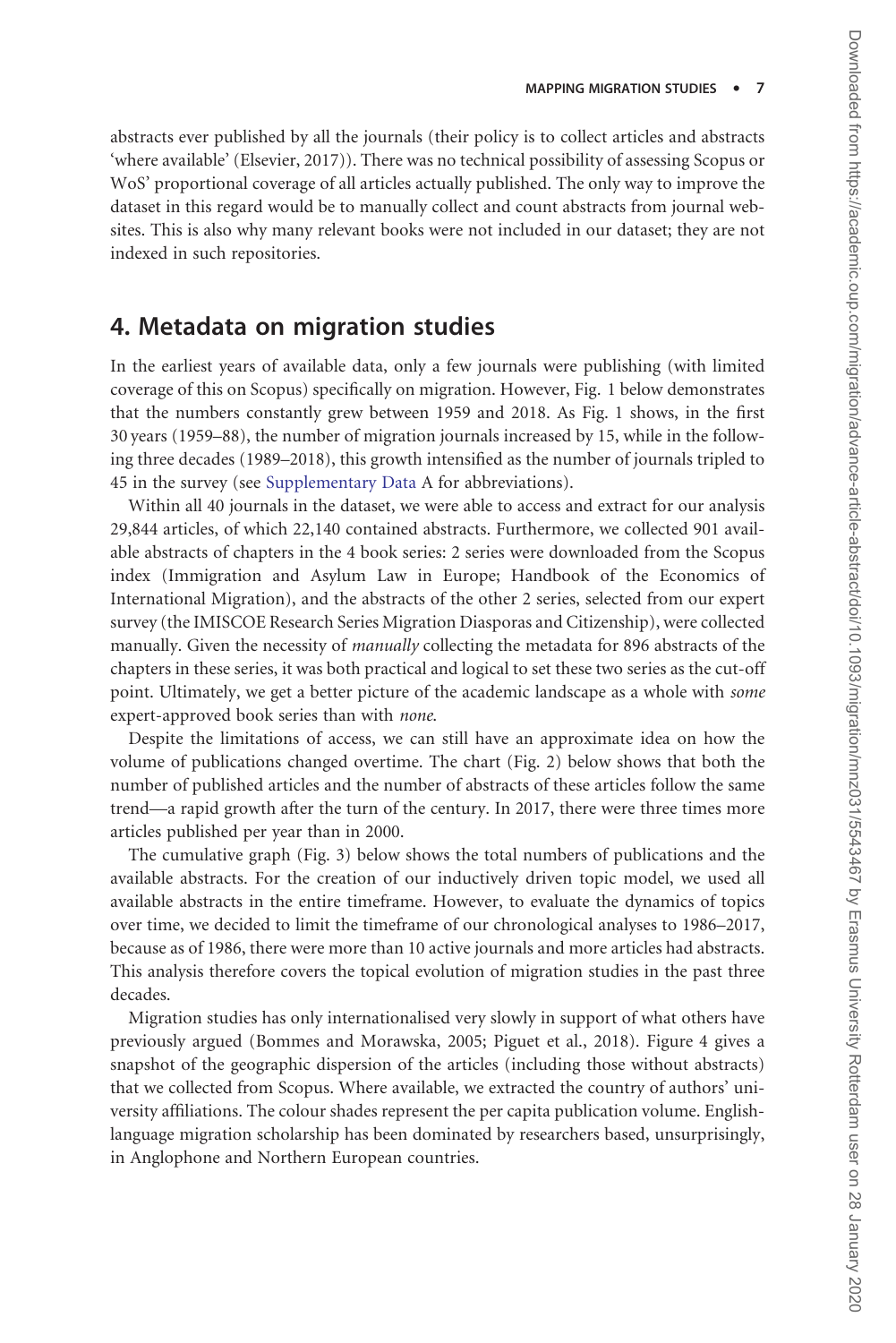<span id="page-7-0"></span>

Figure 1. Number of journals focussed on migration and migration-related diversity (1959– 2018) Source: Own calculations.

# 5. Topic clusters in migration studies

The topic modelling (following the LDA model) led us, as discussed in methods, to the definition of 60 as the optimal number of topics for mapping migration studies. Each topic is a string of words that, according to the LDA algorithm, belong together. We reviewed the top 30 words for each word string and assigned labels that encapsulated their meaning. Two of the 60 word strings were too generic and did not describe anything related to migration studies; therefore, we excluded them. Subsequently, the remaining 58 topics were organised into a number of clusters. In the [Table 1](#page-13-0) below, you can see all the topic labels, the topic clusters they are grouped into and the first 5 (out of 30) most probable words defining those topics.

After presenting all the observed topics in the corpus of our publication data, we examined which topics and topic clusters are most frequent in general (between 1964 and 2017), and how their prominence has been changing over the years. On the basis of the matrix of per-item topic proportions generated by LDA analysis, we calculated the shares of each topic in the whole corpus. On the level of individual topics, around 25 per cent of all abstract texts is about the top 10 most prominent topics, which you can see in [Fig. 5](#page-9-0) below. Among those, #56 identity narratives (migration-related diversity), #39 migration theory, and #29 migration flows are the three most frequently detected topics.

On the level of topic clusters, [Fig. 6](#page-10-0) (left) shows that migration-related diversity (26 per cent) and migration processes (19 per cent) clearly comprise the two largest clusters in terms of volume, also because they have the largest number topics belonging to them. However, due to our methodology of labelling these topics and grouping them into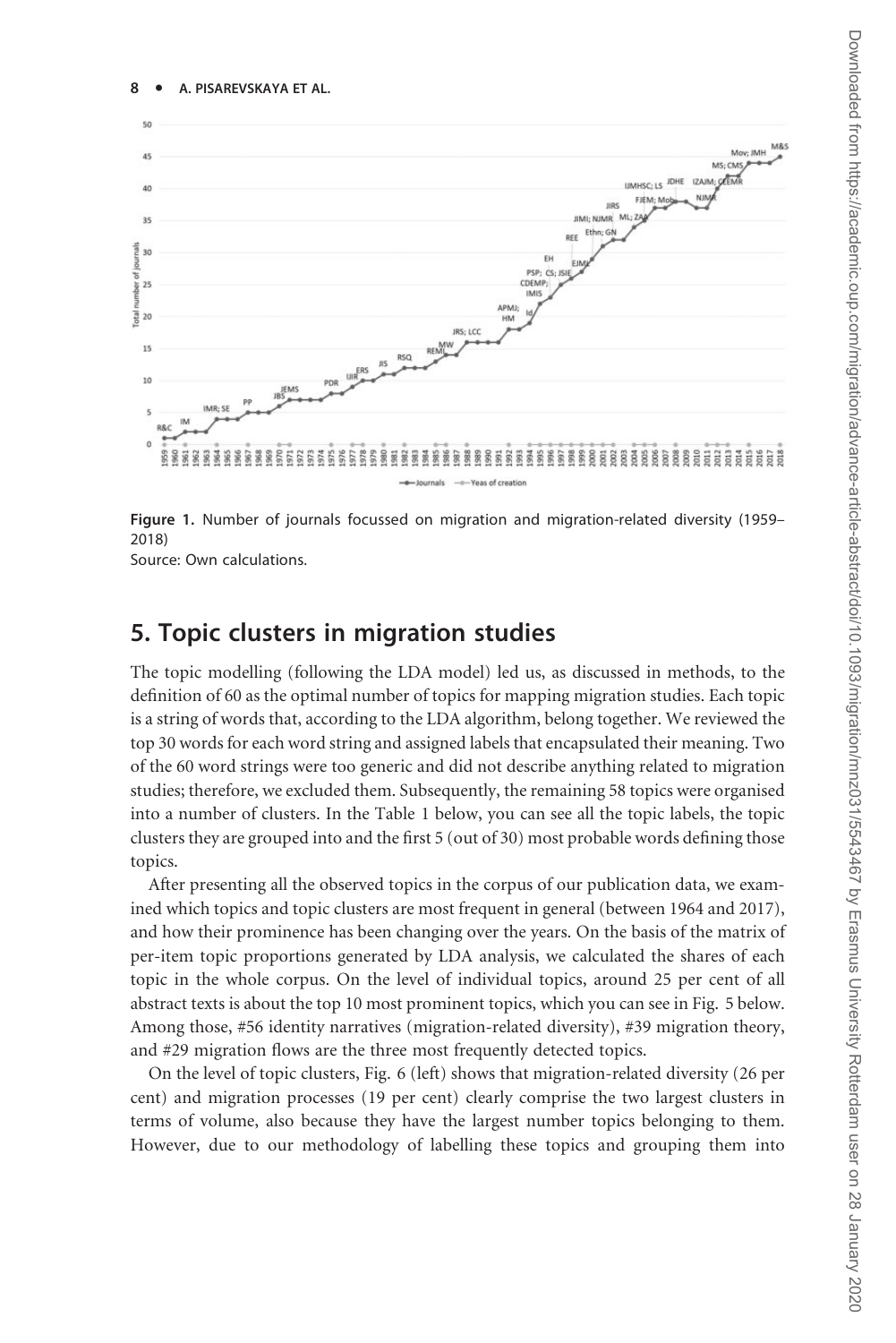#### MAPPING MIGRATION STUDIES . 9

<span id="page-8-0"></span>

Figure 2. Publications and abstracts in the dataset (1959–2018).



Figure 3. Cumulative total of publications and abstracts (1959–2017).

clusters, it is complicated to make comparisons between topic clusters in terms of relative size, because some clusters simply contain more topics. Calculating average proportions of topics within each cluster allows us to control for the number of topics per cluster, and with this measure, we can better compare the relative prominence of clusters. [Figure 6](#page-10-0) (right)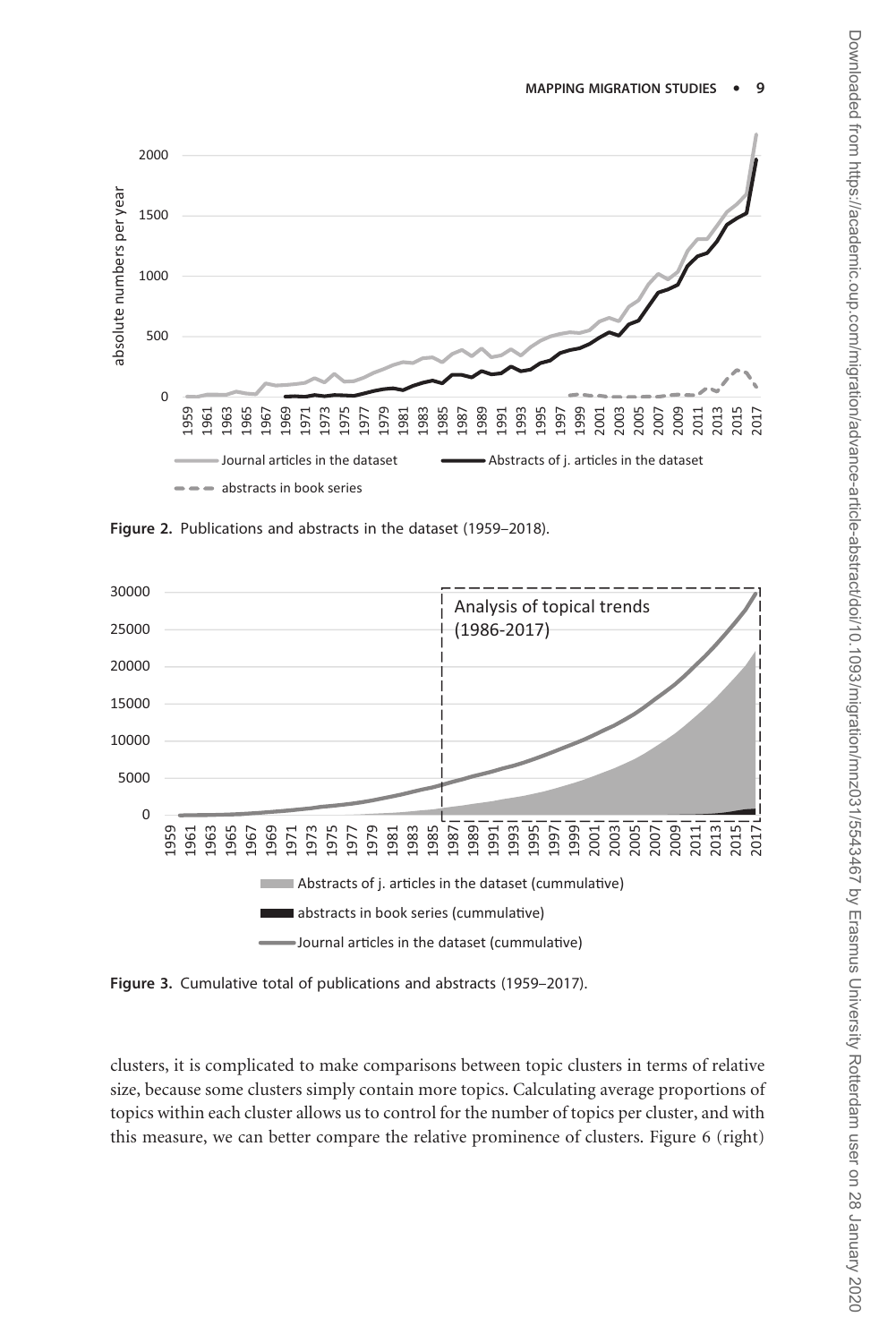<span id="page-9-0"></span>

Legend: Darker shading equals higher volume of research.

Created using ArcGIS Maps for Power BI under Erasmus University Rotterdam license. Population data from World Bank.





Figure 5. Top 10 topics in the whole corpus of abstracts.

shows that migration research and statistics have the highest average of topic proportions, followed by the cluster of migration processes and immigrant incorporation.

An analysis on the level of topic clusters in the project's time frame (1986–2017) reveals several significant trends. First, when discussing shifts in topics over time, we can see that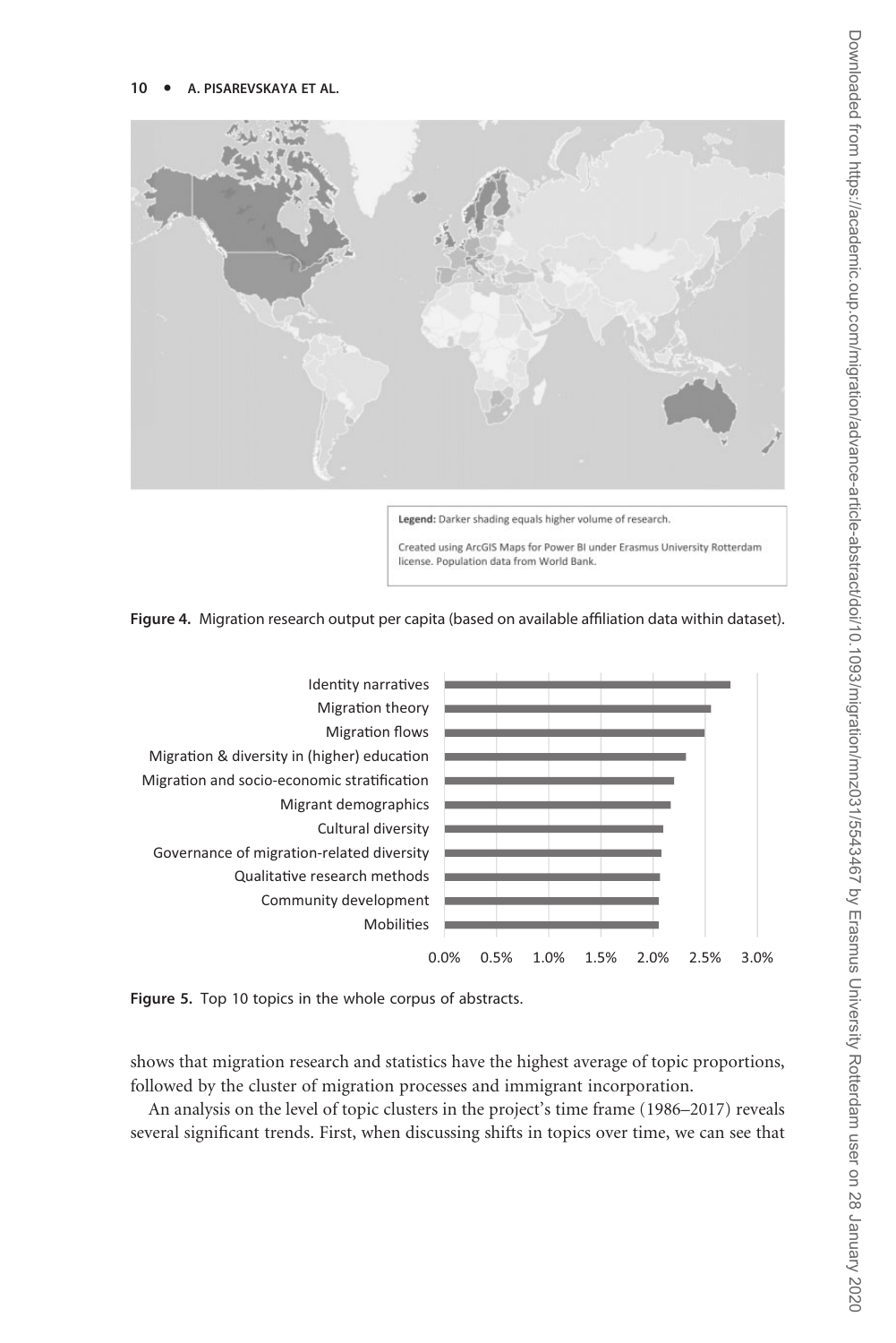#### MAPPING MIGRATION STUDIES . 11

<span id="page-10-0"></span>

Figure 6. Topic proportions per cluster.



Figure 7. Average topic age, weighted by proportions of publications (publications of 1986– 2017).

Note: Numbers near dots indicate the numeric id of topics (see [Table 1](#page-13-0) for the names).

different topics have received more focus in different time frames. Figure 7 shows the 'age' of topics, calculated as average years weighted by proportions of publications within a topic per year. The average year of the articles on the same topic is a proxy for the age of the topic. This gives us an understanding of which topics were studied more often compared with others in the past and which topics are emerging. Thus, an average year can be understood as the 'high-point' of a topic's relative prominence in the field. For instance, the oldest topics in our dataset are #22 'Migrant demographics', followed by #45 'Governance of migration' and #46 'Migration statistics and survey research'. The newest topics include #14 'Mobilities' and #48 'Intra-EU mobility'.

When looking at the weighted 'age' of the clusters, it becomes clear that the focus on migration research and statistics is the 'oldest', which echoes what [Greenwood and Hunt](#page-25-0) [\(2003\)](#page-25-0) observe. This resonates with the idea that migration studies has roots in more demographic studies of migration and diversity (cf. [Thornthwaite, 1934](#page-26-0); [Thomas, 1938](#page-26-0)),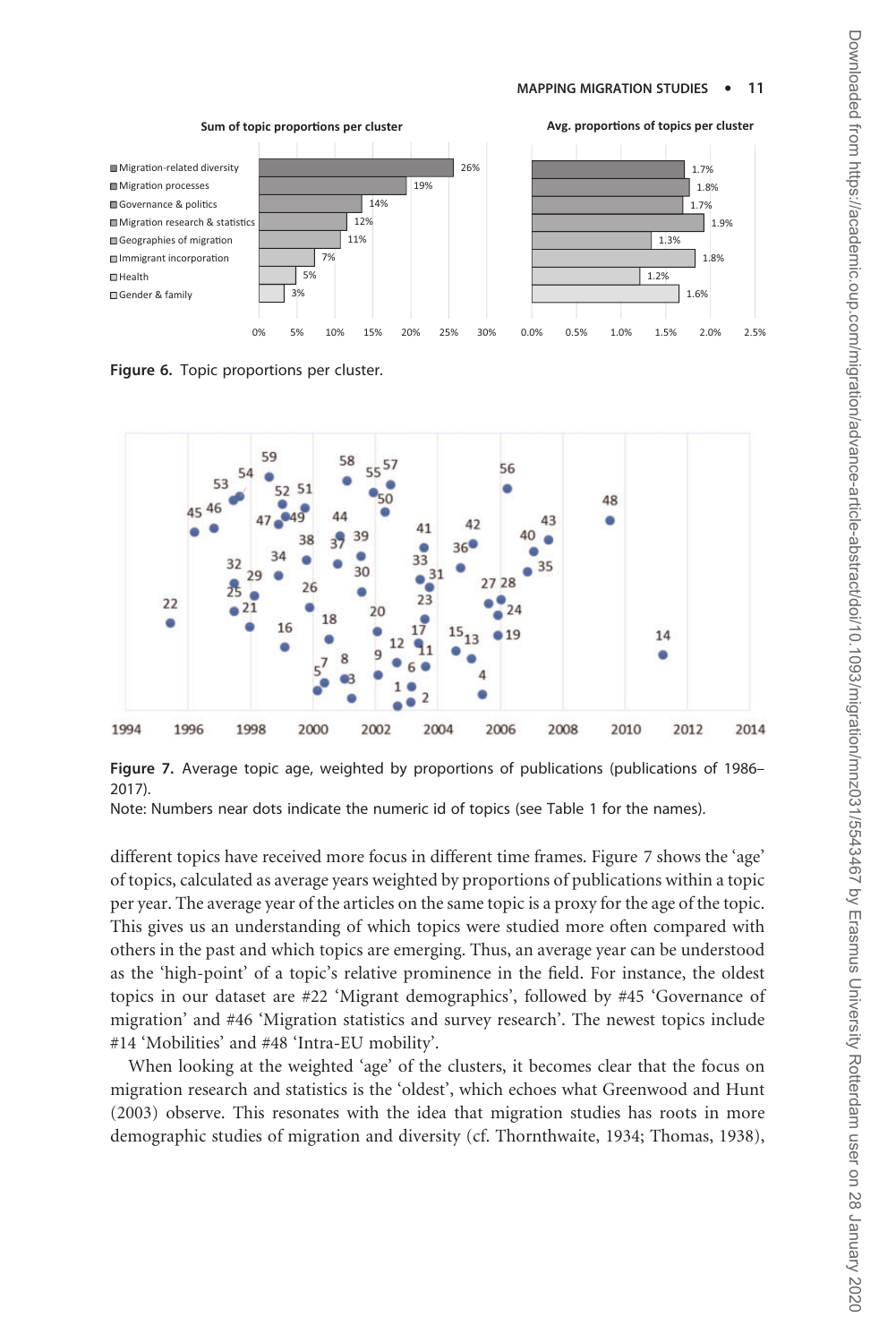

Figure 8. Diversity of topics and topic clusters (1985–2017).

which somewhat contrasts with what [van Dalen \(2018\)](#page-26-0) has found. Geographies of migration (studies related to specific migration flows, origins, and destinations) were also more prominent in the 1990s than now, and immigrant incorporation peaked at the turn of the century. However, gender and family, diversity, and health are more recent themes, as was mentioned above (see Fig. 8). This somewhat indicates a possible post-methodological nationalism, post-integration paradigm era in migration research going hand-in-hand with research that, as [King \(2012\)](#page-25-0) argues, situates migration within wider social and political domains (cf. [Scholten, 2018](#page-26-0)).

Then, we analysed the diversification of publications over the various clusters. Based on the literature review, we expected the diversification to have increased over the years, signalling a move beyond paradigmatic closure. [Figure 9](#page-12-0) (below) shows that we can hardly speak of a significant increase of diversity in migration studies publications. Over the years, only a marginal increase in the diversity of topics is observed. The Gini-Simpson index of diversity in 1985 was around 0.95 and increased to 0.98 from 1997 onwards. Similarly, there is little difference between the sizes of topic clusters over the years. Both ways of calculating the Gini-Simpson index of diversity by clusters resulted in a rather stable picture showing some fluctuations between 0.82 and 0.86. This indicates that there has never been a clear hegemony of any cluster at any time. In other words, over the past three decades, the diversity of topics and topic clusters was quite stable: there have always been a great variety of topics discussed in the literature of migration studies, with no topic or cluster holding a clear monopoly.

# 6. Trends in topic networks in migration studies

Subsequently, we focussed on trends in topic networks. As our goal is to describe the general development of migration studies as a field, we decided to analyse topic networks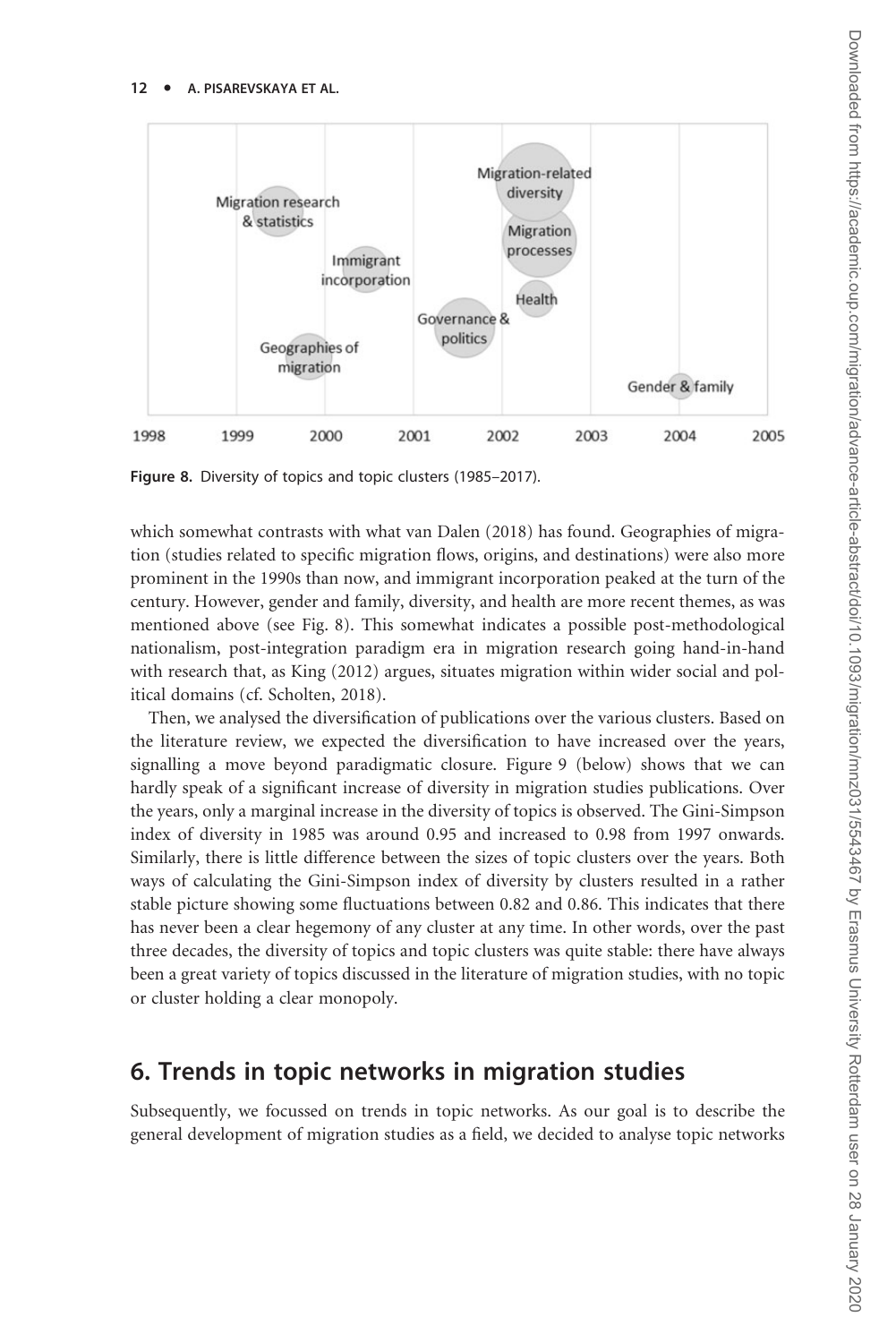#### MAPPING MIGRATION STUDIES . 13

<span id="page-12-0"></span>

Figure 9. Average age of topic clusters, weighted by proportions (publications of 1986–2017).

in three equal periods of 10 years (Period 1 (1988–97); Period 2 (1998–2007); Period 3 (2008–17)). On the basis of the LDA-generated matrix with per-abstract topic proportions (The LDA algorithm determines the proportions of all topics observed within each abstract. Therefore, each abstract can contain several topics with a substantial prominence), we calculated the topic-by-topic Spearman correlation coefficients in each of the time frames. From the received distribution of the correlation coefficients, we chose to focus on the top 25 per cent strongest correlations period. In order to highlight difference in strength of connections, we assigned different weights to the correlations between the topics. Coefficient values above the 75th percentile (0.438) but  $\leq$  0.5 were weighted 1; correlations above 0.5 but  $\leq 0.6$  were weighted 2; and correlations  $> 0.6$  were weighted 3. We visualised these topic networks using the software Gephi.

To compare networks of topics in each period, we used three common statistics of network analysis: 1 average degree of connections; 2 average weighted degree of connections; and 3 network density. The average degree of connections shows how many connections to other topics each topic in the network has on average. This measure can vary from 0 to  $N-1$ , where N is the total number of topics in the network. Some correlations of topics are stronger and were assigned the Weight 2 or 3. These are included in the statistics of average weighted degree of connections, which shows us the variations in strength of existing connections between the topics. Network density is a proportion of existing links over the number of all potentially possible links between the topics. This measure varies from  $0 =$  entirely disconnected topics to  $1 =$  extremely dense network, where every topic is connected to every topic.

[Table 2](#page-16-0) shows that all network measures vary across the three periods. In Period 1, each topic had on average 21 links with other topics, while in Period 2, that number was much lower (11.5 links). In Period 3, the average degree of connections grew again, but not to the level of Period 1. The same trend is observed in the strength of these links—in Period 1, the correlations between the topics were stronger than in Period 3, while they were the weakest in Period 2. The density of the topic networks was highest in Period 1 (0.4), then in Period 2, the topic network became sparser before densifying again in Period 3 (but not to the extent of Period 1's density).

These fluctuations on network statistics indicate that in the years 1988–97, topics within the analysed field of migration studies were mentioned in the same articles and book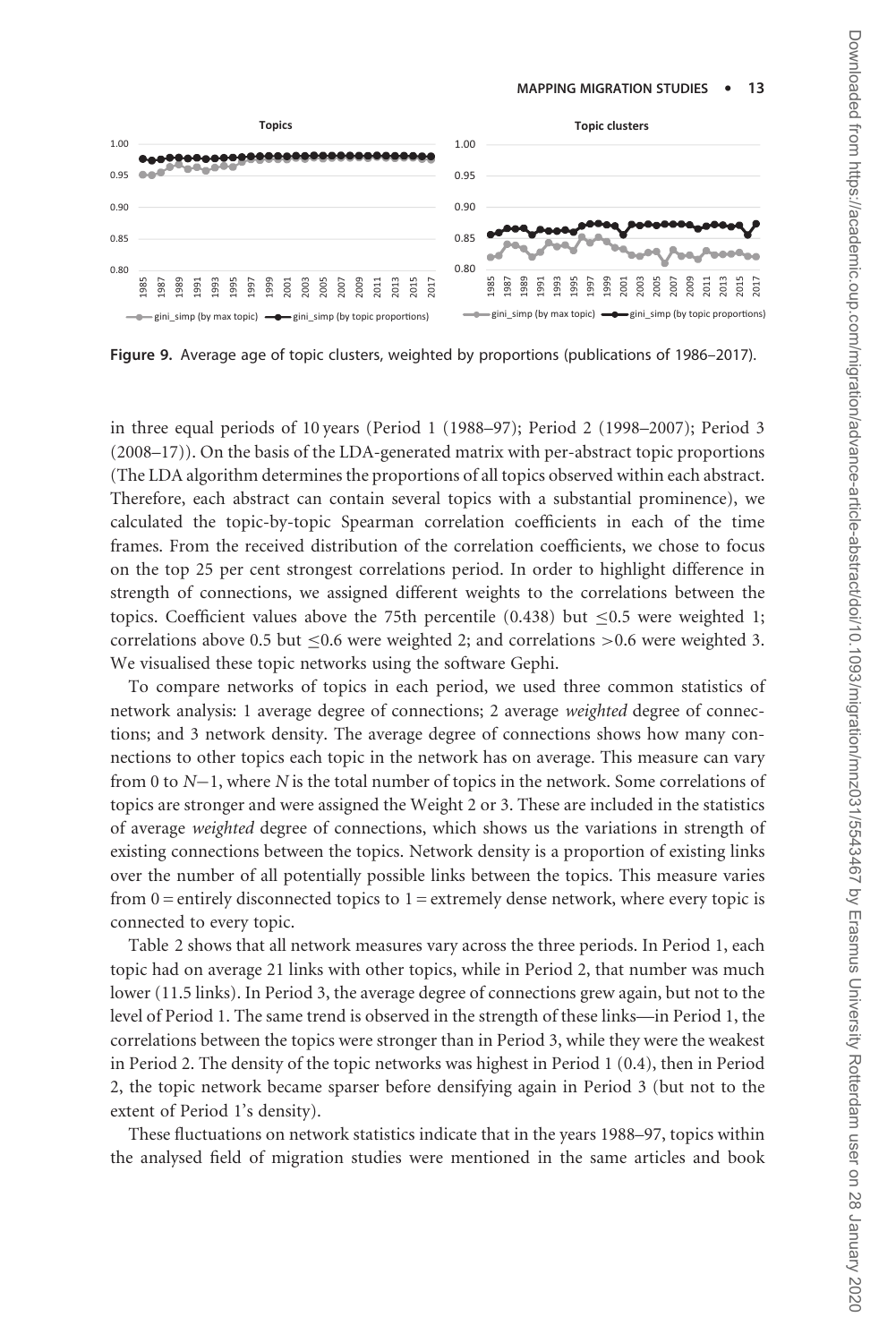<span id="page-13-0"></span>

| Topic cluster               | iD#      | Topic label                                                                                                                                                                                                                                                         | Top 5 words (of 30 most probable words) forming the topics                                                                                                                                                                                                                                                                                                                      |
|-----------------------------|----------|---------------------------------------------------------------------------------------------------------------------------------------------------------------------------------------------------------------------------------------------------------------------|---------------------------------------------------------------------------------------------------------------------------------------------------------------------------------------------------------------------------------------------------------------------------------------------------------------------------------------------------------------------------------|
| Gender and family           |          | Migration and the family<br>Gender and migration                                                                                                                                                                                                                    | woman; gender; man; marriage; female<br>child; family; parent; school; youth                                                                                                                                                                                                                                                                                                    |
| Geographies of<br>migration |          | Latin-American migration<br>Asian migration                                                                                                                                                                                                                         | united; states; mexican; american; mexico<br>chinese; china; hong; kong; vietnamese                                                                                                                                                                                                                                                                                             |
|                             | 34       | Migration in/from Israel and Palestine<br>Asian expat migration<br>Regional migration                                                                                                                                                                               | japanese; korean; Japan; cultural; culture<br>south; africa; african; north; asian<br>jewish; israel; arab; israeli; jews                                                                                                                                                                                                                                                       |
|                             | 48<br>38 | Southern European migration<br>Intra-EU mobility<br>Labour migration                                                                                                                                                                                                | migrant; migration; experience; polish; irregular<br>italian; italy; immigrant; french; france<br>worker; labour; market; work; labor                                                                                                                                                                                                                                           |
| Governance and<br>politics  | 45<br>47 | Governance of migration-related diversity<br>Political participation and mobilisation<br>Border management and trafficking<br>Human rights law and protection<br>Governance of migration<br>Migration and politics<br>Local diversity<br>of migrants<br>Citizenship | political; organization; movement; community; social<br>policy; state; national; integration; government<br>immigration; policy; immigrant; foreign; legal<br>citizenship; state; citizen; political; national<br>border; control; human; state; security<br>law; eu; human; european; protection<br>political; party; anti; election; sport<br>city; urban; area; rural; local |
|                             |          |                                                                                                                                                                                                                                                                     | (continued)                                                                                                                                                                                                                                                                                                                                                                     |

Table 1. Topics in migration studies Table 1. Topics in migration studies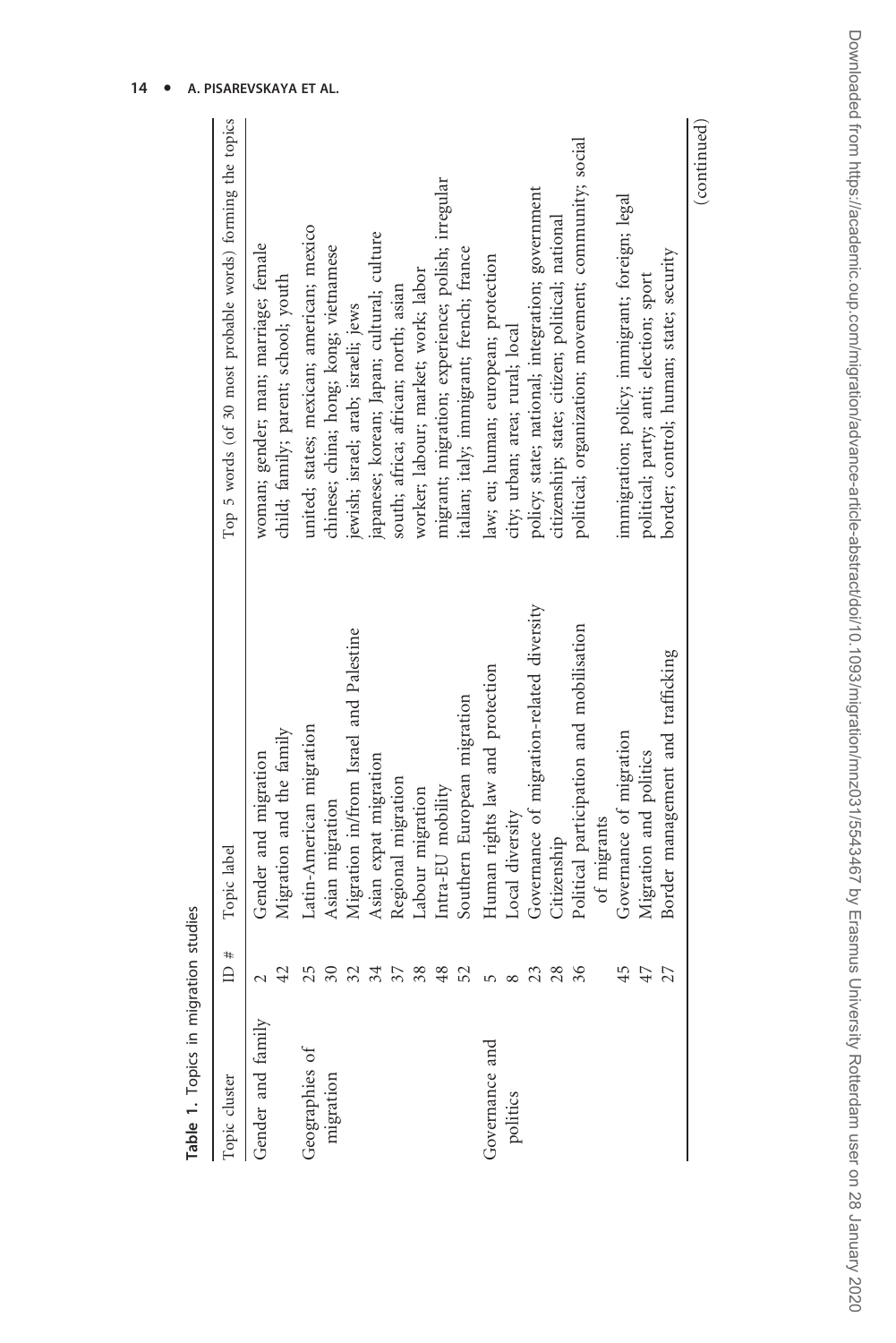| Topic cluster | $\mathbb{D}$ # | Topic label                                              | Top 5 words (of 30 most probable words) forming the topics                  |
|---------------|----------------|----------------------------------------------------------|-----------------------------------------------------------------------------|
| Health        |                | Health services to migrants<br>Heath risks and migration | health; care; service; mental; access<br>health; high; risk; age; mortality |
|               |                | Migration, sexuality, and health                         | hiv; risk; sexual; behavior; food                                           |
|               |                | Diversity and health                                     | treatment; patient; cancer; intervention; disorder                          |
| Immigrant     |                | Migration economics and businesses                       | global; business; economic; network; market                                 |
| incorporation |                | Migration and socio-economic stratification              | immigrant; bear; native; high; group                                        |
|               |                | inmigrant integration                                    | immigrant; integration; society; social; acculturation                      |
|               |                | Education and language training                          | language; english; teacher; school; education                               |
| Migration     |                | Mobilities                                               | mobility; space; place; practice; mobile                                    |
| processes     |                | Migration decision making and return                     | return; migration; home; decision; migrant                                  |
|               |                | Migration histories                                      | century; war; world; state; post                                            |
|               |                | Conflicts, violence and migration                        | violence; Irish; Ireland; war; event                                        |
|               |                | Migration flows                                          | migration; international; migrant; economic; flow                           |
|               | 35             | Migration and diversity in (higher) education            | student; education; university; high; international                         |
|               | ₽              | Settlement of asylum seekers and refugees                | refugee; asylum; seeker; camp; resettlement                                 |
|               | 58             | Conflict, displacement, and humanitarian                 | conflict; international; displacement; displace; war                        |
|               |                | migration                                                |                                                                             |
|               | 26             | Migration, remittances and development                   | remittance; household; economic; income; development                        |
|               | $\overline{9}$ | ICT, media and migration                                 | medium; diaspora; image; representation; public                             |
|               |                | Diasporas and transnationalism                           | social; transnational; network; capital; migrant                            |
|               |                |                                                          | (continued)                                                                 |

Table 1. Continued Table 1. Continued

Downloaded from https://academic.oup.com/migration/advance-article-abstract/doi/10.1093/migration/mnz031/5543467 by Erasmus University Rotterdam user on 28 January 2020 Downloaded from https://academic.oup.com/migration/advance-article-abstract/doi/10.1093/migration/mnz031/5543467 by Erasmus University Rotterdam user on 28 January 2020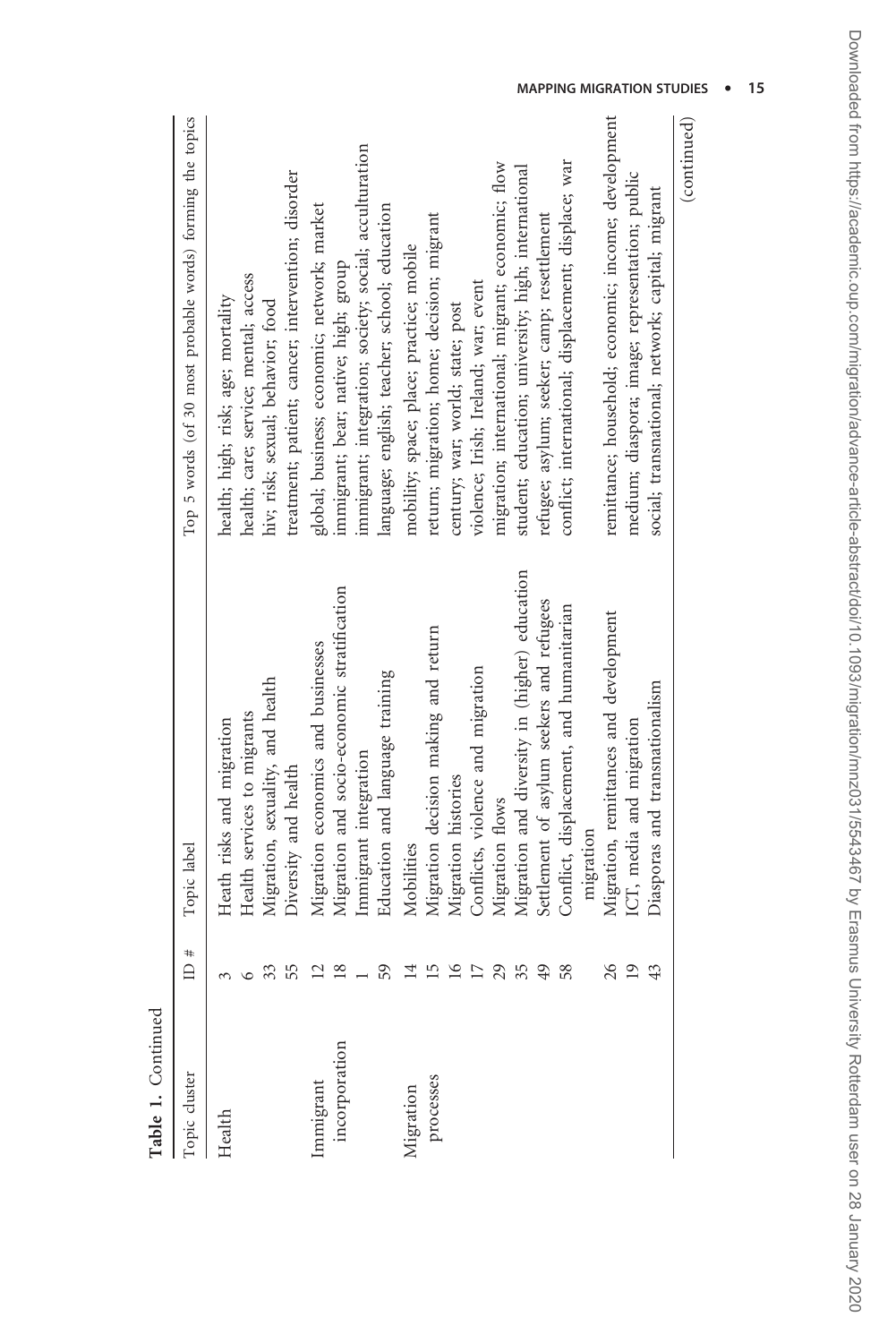| Topic cluster                        | $\overline{D}$ | Topic label                                                                                                                                                                                                                                                                                                                                                                                                                                                  | Top 5 words (of 30 most probable words) forming the topics                                                                                                                                                                                                                                                                                                                                                                                                                                                                                                                                                                                                                                                                                                                        |
|--------------------------------------|----------------|--------------------------------------------------------------------------------------------------------------------------------------------------------------------------------------------------------------------------------------------------------------------------------------------------------------------------------------------------------------------------------------------------------------------------------------------------------------|-----------------------------------------------------------------------------------------------------------------------------------------------------------------------------------------------------------------------------------------------------------------------------------------------------------------------------------------------------------------------------------------------------------------------------------------------------------------------------------------------------------------------------------------------------------------------------------------------------------------------------------------------------------------------------------------------------------------------------------------------------------------------------------|
| Migration research<br>and statistics | 24             | Migration statistics and survey research<br>Migration and population statistics<br>Quantitative research methods<br>Qualitative research methods<br>Migrant demographics<br>Migration theory                                                                                                                                                                                                                                                                 | experience; interview; participant; qualitative; focus<br>population; survey; census; information; source<br>social; approach; theory; concept; framework<br>population; fertility; change; age; increase<br>effect; model; factor; level; individual<br>measure; scale; factor; score; sample                                                                                                                                                                                                                                                                                                                                                                                                                                                                                    |
| Migration-related<br>diversity       |                | Discrimination and social-psychological issues<br>Diversity, difference, and group perceptions<br>Social contact and social attitudes<br>Ethnic and racial communities<br>Migrant minorities in Europe<br>Intercultural communication<br>Community development<br>Indigenous communities<br>Identity and belonging<br>Ethnicity and diversity<br>Religious diversity<br>Identity narratives<br>Cultural diversity<br>Race and racism<br><b>Black</b> studies | stress; discrimination; psychological; support; perceive<br>development; community; project; policy; programme<br>cultural; intercultural; culture; communication; cross<br>australia; canada; indigenous; australian; canadian<br>difference; group; emotion; participant; response<br>identity; national; ethnic; cultural; identification<br>discourse; narrative; identity; practice; politic<br>ethnic; group; minority; ethnicity; difference<br>european; europe; germany; turkish; german<br>religious; muslim; religion; muslims; islam<br>diversity; cultural; society; political; social<br>american; african; americans; asian; racial<br>attitude; group; contact; social; perceive<br>black; work; african; history; cultural<br>racial; race; black; white; racism |
|                                      |                |                                                                                                                                                                                                                                                                                                                                                                                                                                                              |                                                                                                                                                                                                                                                                                                                                                                                                                                                                                                                                                                                                                                                                                                                                                                                   |

Table 1. Continued Table 1. Continued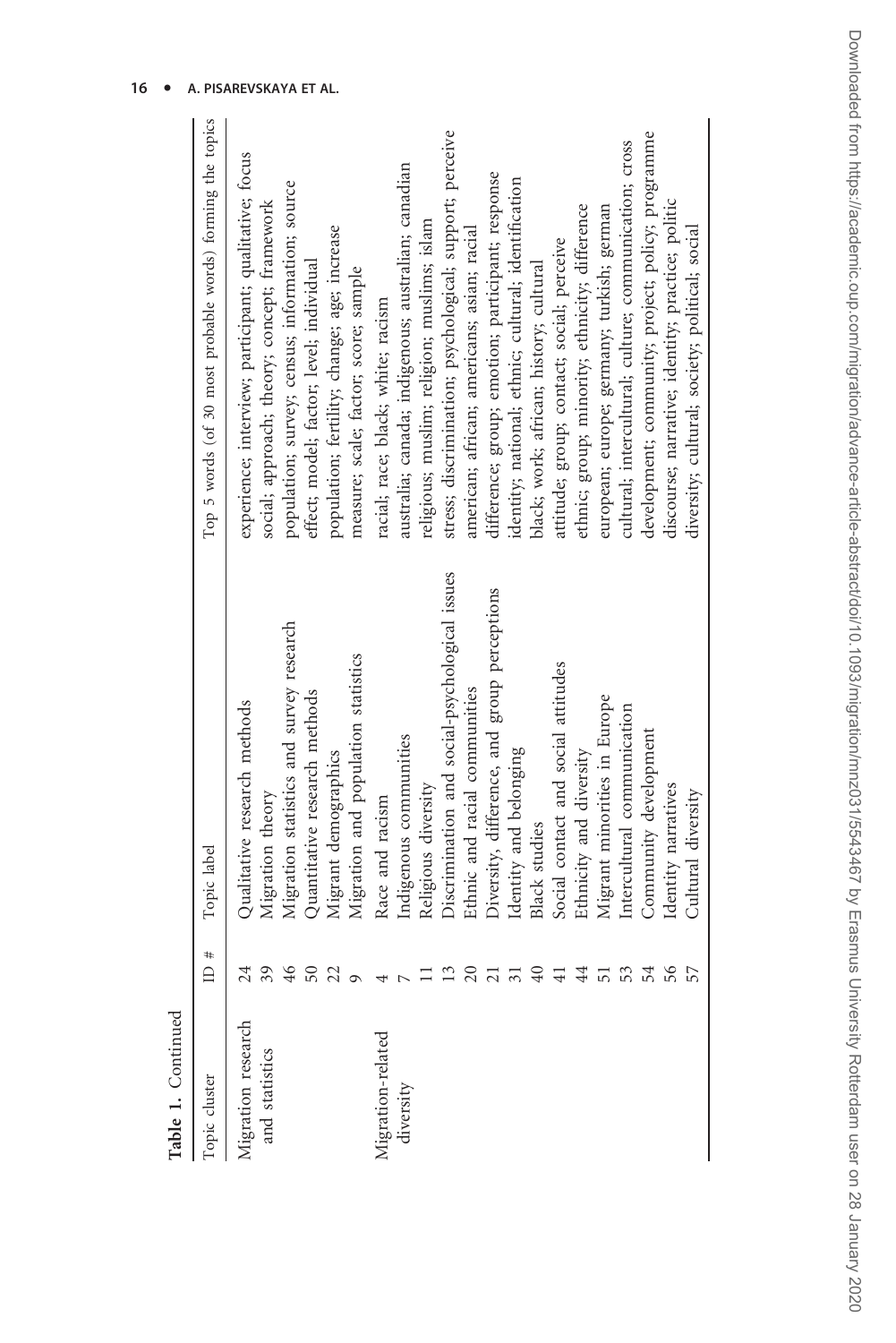|                                     | Period 1<br>$(1988 - 97)$ | Period 2<br>$(1998 - 2007)$ | Period 3<br>$(2008 - 17)$ |
|-------------------------------------|---------------------------|-----------------------------|---------------------------|
| Avg. degree of connections          | 21.4                      | 11.5                        | 15.8                      |
| Avg. weighted degree of connections | 27.2                      | 13.0                        | 19.7                      |
| Network density                     | 0.4                       | 0.2                         | 0.3                       |
| Number of topics                    | 58                        | 58                          | 58                        |
|                                     |                           |                             |                           |

<span id="page-16-0"></span>Table 2. Topic network statistics

chapters more often, while at the turn of the 21st century, these topic co-occurrences became less frequent; publications therefore became more specialised and topics were more isolated from each other. In the past 10 years, migration studies once again became more connected, the dialogues between the topics emerged more frequently. These are important observations about topical development in the field of migration studies. The reasons behind these changes require further, possibly more qualitative explanation.

To get a more in-depth view of the content of these topic networks, we made an overview of the changes in the topic clusters across the three periods. As we can see in [Fig. 10,](#page-17-0) some changes emerge in terms of the prominence of various clusters. The two largest clusters (also by the number of topics within them) are migration-related diversity and migration processes. The cluster of migration-related diversity increased in its share of each period's publications by around 20 per cent. This reflects our above remarks on the literature surrounding the integration debate, and the 'cultural turn' King mentions (2012). And the topic cluster migration processes also increased moderately its share.

Compared with the first period, the topic cluster of gender and family studies grew the fastest, with the largest growth observed in the turn of the century (relative to its original size). This suggests a growing awareness of gender and family-related aspects of migration although as a percentage of the total corpus it remains one the smallest clusters. Therefore, [Massey et al.'s \(1998\)](#page-25-0) argument that households and gender represented a quantitatively significant pillar of migration research could be considered an overestimation. The cluster of health studies in migration research also grew significantly in the Period 2 although in Period 3, the percentage of publications in this cluster diminished. This suggests a rising awareness of health in relation to migration and diversity (see [Sweileh et al., 2018\)](#page-26-0) although this too remains one of the smallest clusters.

The cluster on Immigrant incorporation lost prominence the most over the past 30 years. This seems to resonate with the argument that 'integrationism' or the 'integration paradigm' was rather in the late 1990s (see [Favell, 2003](#page-24-0); [Dahinden, 2016\)](#page-24-0) and is losing its prominence. A somewhat slower but steady loss was also observed in the cluster of Geographies of migration and Migration research and statistics. This also suggests not only a decreasing emphasis on demographics within migration studies, but also a decreasing reflexivity in the development of the field and the focus on theory-building.

We will now go into more detail and show the most connected topics and top 10 most prominent topics in each period. [Figures 11–13](#page-18-0) show the network maps of topics in each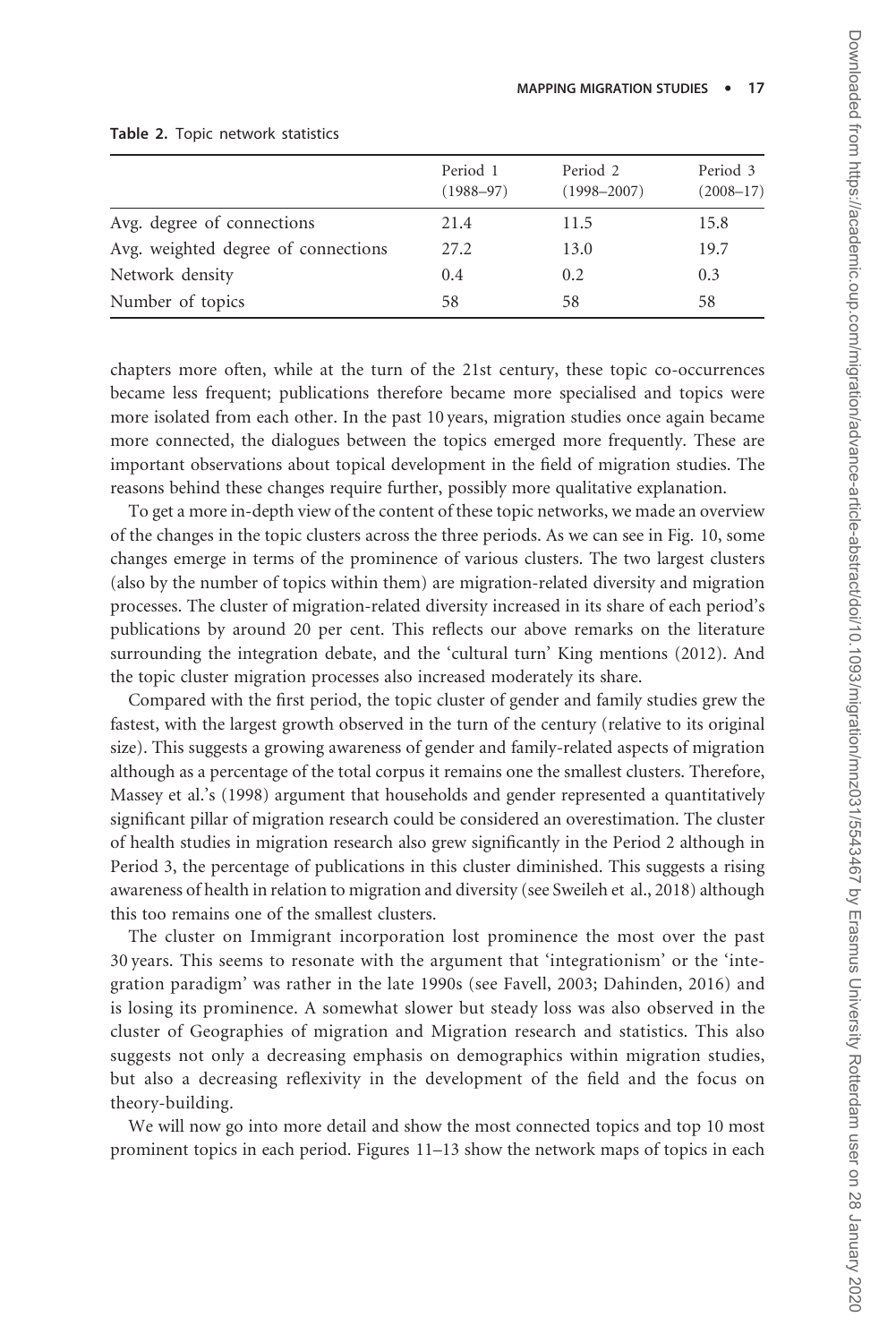#### <span id="page-17-0"></span>18 · A. PISAREVSKAYA ET AL.



Figure 10. Prominence and change in topic clusters 1988–2017.

period. The size of circles reflects the number and strength of links per each topic: the bigger the size, the more connected this topic is to the others; the biggest circles indicate the most connected topics. While the prominence of a topic is measured by the number of publications on that topic, it is important to note that the connectedness the topic has nothing necessarily to do with the amount of publications on that topic; in theory, a topic could appear in many articles without any reference to other topics (which would mean that it is prominent but isolated).

Thus, in the section below, we describe the most connected and most prominent topics in migration research per period. The degree of connectedness is a useful indicator of the extent to which we can speak of a 'field' of migration research. If topics are well-connected, especially in a context of increased knowledge production and changes in prominence among topics, then this would suggest that a shared conceptual and theoretical language exists.

### 6.1 Period 1: 1988–97

The five central topics with the highest degree of connectedness (the weighted degree of connectedness of these topics was above 60) were 'black studies', 'mobilities', 'ICT, media and migration', 'migration in/from Israel and Palestine', and 'intra-EU mobility'. These topics are related to geopolitical regions, ethnicity, and race. The high degree of connectedness of these topics shows that 'they often occurred together with other topics in the analysed abstracts from this period'. This is expected because research on migration and diversity inevitably discusses its subject within a certain geographical, political, or ethnic scope. Geographies usually appear in abstracts as countries of migrants' origin or destination. The prominence of 'black studies' reflects the dominance of American research on diversity, which was most pronounced in this period ([Fig. 11\)](#page-18-0).

The high degree of connectedness of the topics on ICT and 'media' is indicative of wider societal trends in the 1990s. As with any new phenomenon, it clearly attracted the attention of researchers who wanted to understand its relationship with migration issues.

Among the top 10 topics with the most publications in this period (see [Supplementary](https://academic.oup.com/migration/article-lookup/doi/10.1093/migration/mnz031#supplementary-data) [Data](https://academic.oup.com/migration/article-lookup/doi/10.1093/migration/mnz031#supplementary-data) B) were those describing the characteristics of migration flows (first) and migration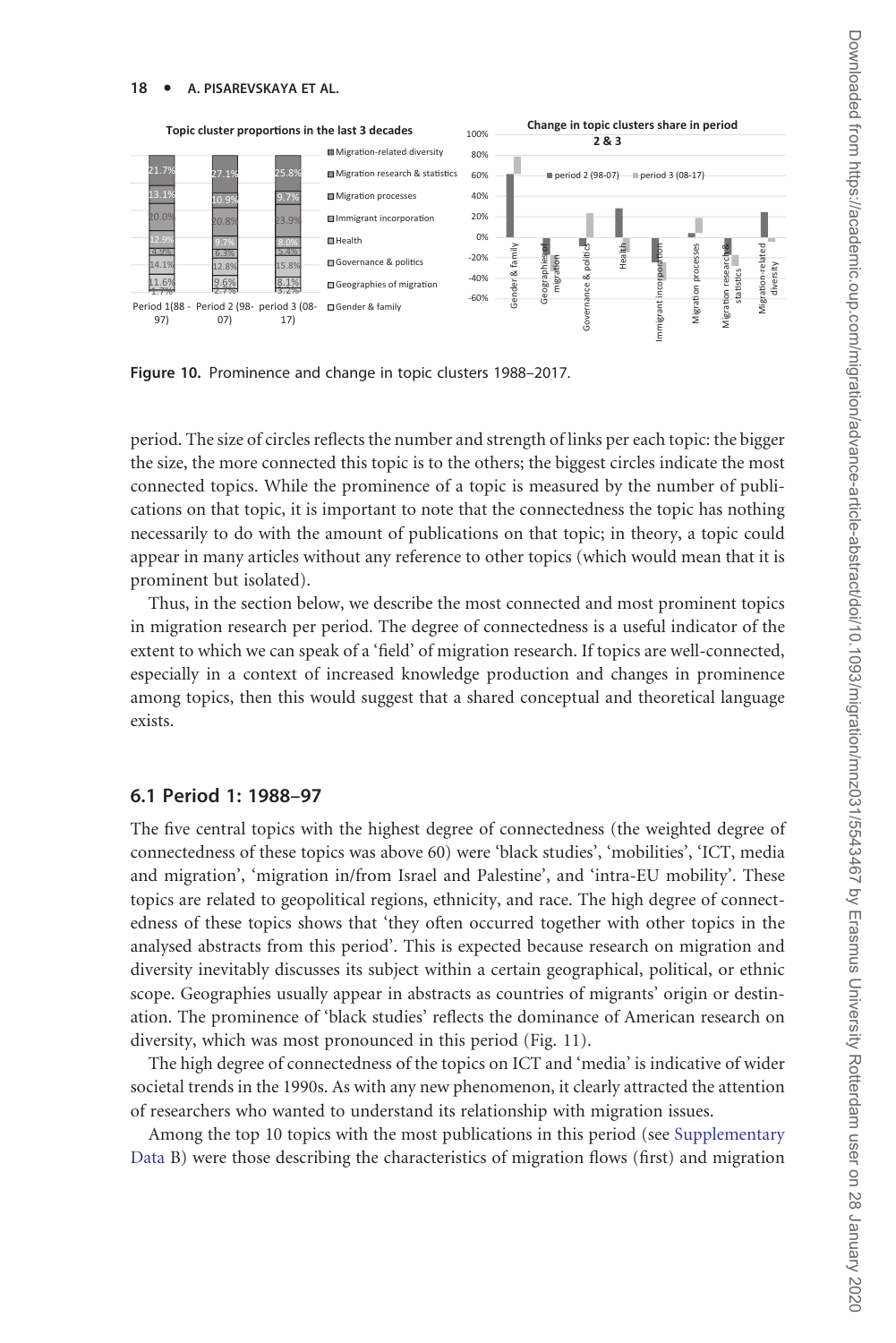#### MAPPING MIGRATION STUDIES . 19

<span id="page-18-0"></span>

Figure 11. Topic network in 1988–97. Note: Numbers indicate topics' numerical ids, see [Table 1](#page-13-0) for topics' names.



Figure 12. Topic network in 1998–2007. Note: Numbers indicate topics' numerical ids, see [Table 1](#page-13-0) for topics' names.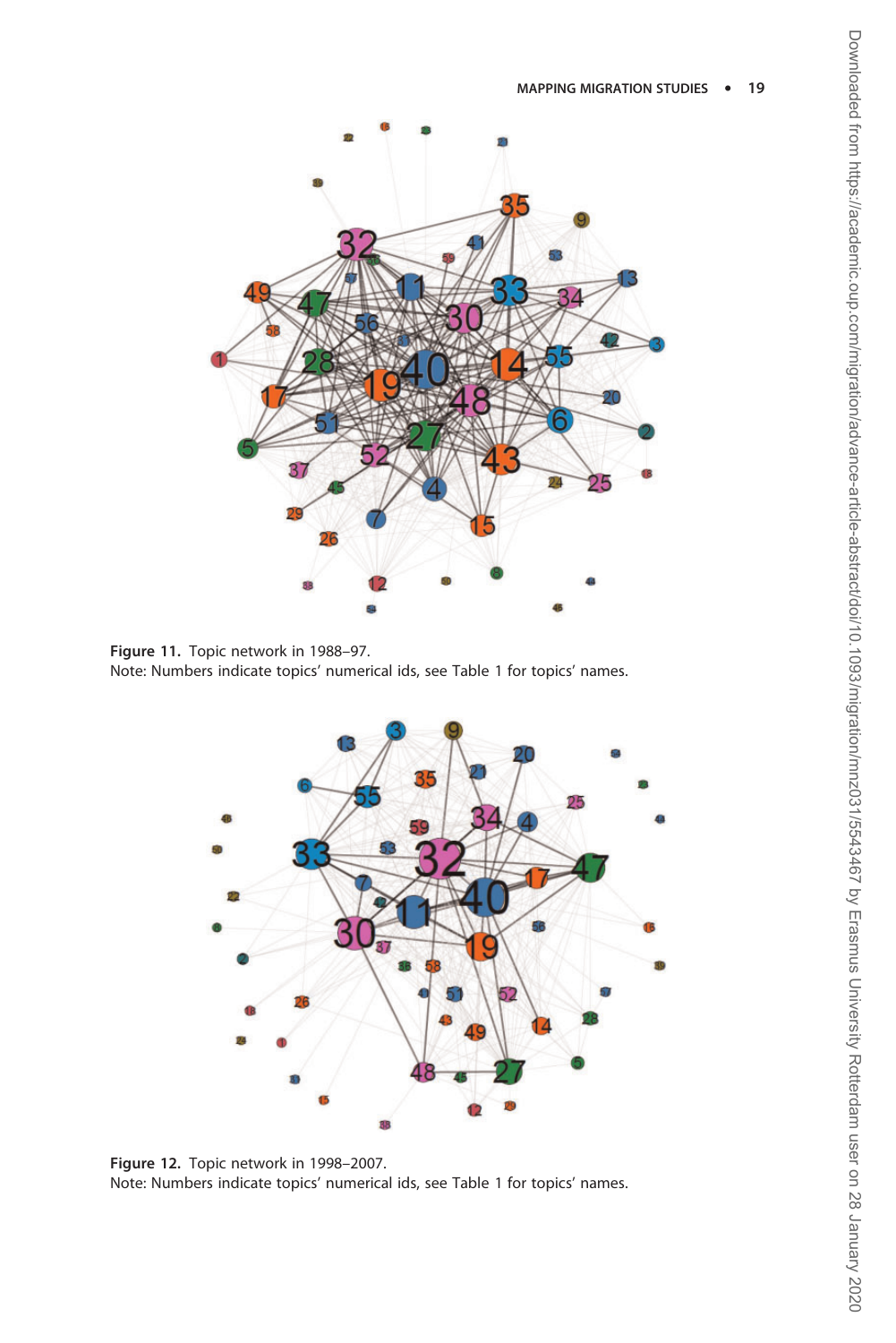<span id="page-19-0"></span>

Figure 13. Topic network in 2008–2017. Note: Numbers indicate topics' numerical ids, see [Table 1](#page-13-0) for topics' names.

populations (third). It goes in line with the trends of the most connected topics described above. Interest in questions of migrants' socio-economic position (fourth) in the receiving societies and discussion on 'labour migration' (ninth) were also prevalent. Jointly, these topics confirm that in the earlier years, migration was 'studied often from the perspectives of economics and demographics' ([van Dalen, 2018](#page-26-0)).

Topics, such as 'education and language training' (second), community development' (sixth), and 'intercultural communication' (eighth), point at scholarly interest in the issues of social cohesion and socio-cultural integration of migrants. This lends strong support to Favell's 'integration paradigm' argument about this period and suggests that the coproduction of knowledge between research and policy was indeed very strong ([Scholten, 2011\)](#page-26-0). This is further supported by the prominence of the topic 'governance of migration' (seventh), reflecting the evolution of migration and integration policymaking in the late 1980s and beginning of the 1990s, exemplified by the development of the Schengen area and the EU more widely; governance of refugee flows from the Balkan region (also somewhat represented in the topic 'southern-European migration', which was the 10th most prominent); and governance of post-Soviet migration. Interestingly, this is the only period in which 'migration histories' is among the top 10 topics, despite the later establishment of a journal dedicated to the very discipline of history. Together these topics account for 42 per cent of all migration studies publications in that period of time.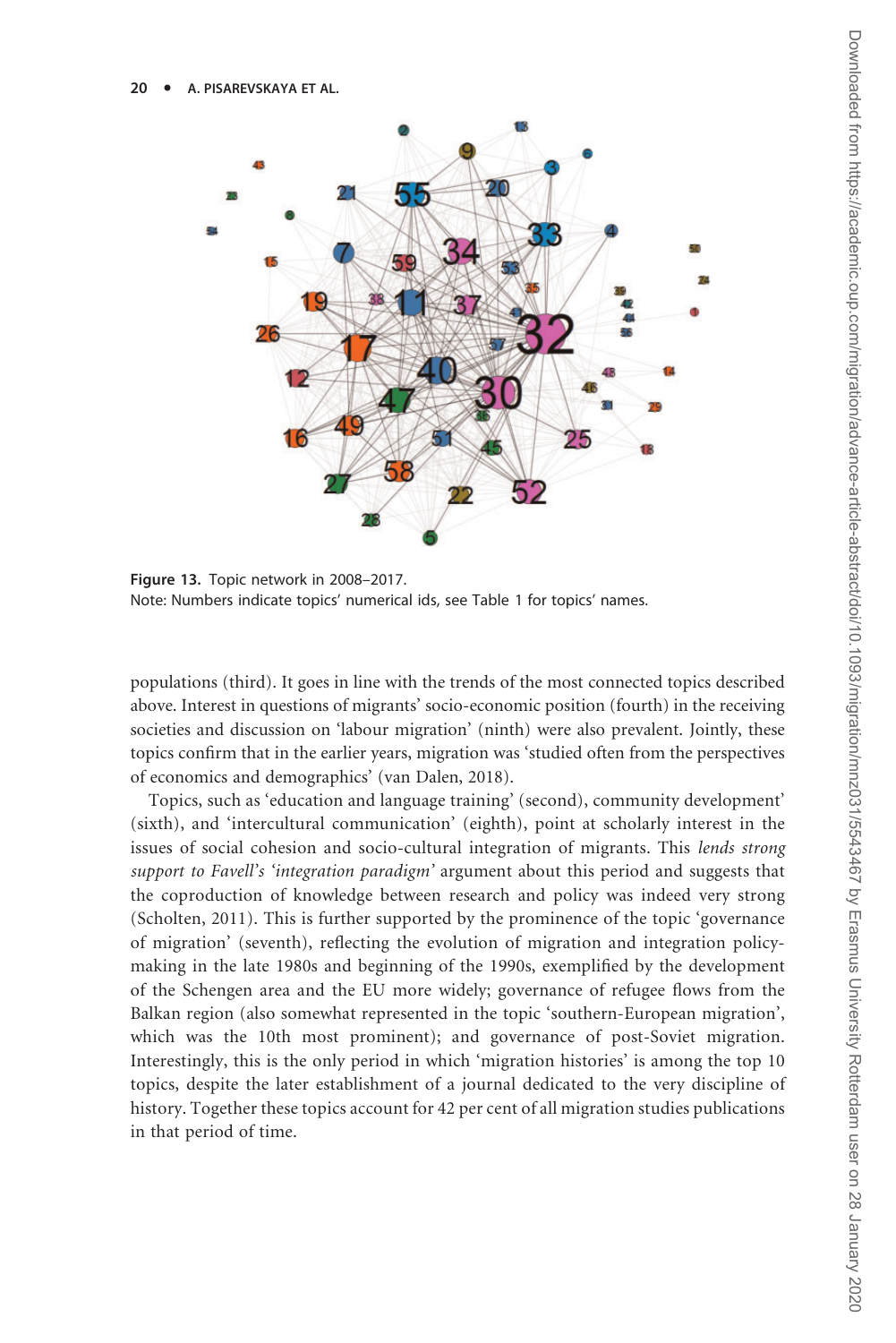### 6.2 Period 2: 1998–2007

In the second period, as the general degree of connectedness in the topic networks decreased, the following five topics maintained a large number of connections in comparison to others, as their average weighted degree of connections ranged between 36 and 57 ties. The five topics were 'migration in/from Israel and Palestine', 'black studies', 'Asian migration', 'religious diversity', and 'migration, sexuality, and health' ([Fig. 12\)](#page-18-0).

Here we can observe the same geographical focus of the most connected topics, as well as the new trends in the migration research. 'Asian migration' became one of the most connected topics, meaning that migration from/to and within that region provoked more interest of migration scholars than in the previous decade. This development appears to be in relation to high-skill migration, in one sense, because of its strong connections with the topics 'Asian expat migration' and 'ICT, media, and migration'; and, in another sense, in relation to the growing Muslim population in Europe thanks to its strong connection to 'religious diversity'. The high connectedness of the topic 'migration sexuality and health' can be explained by the dramatic rise of the volume of publications within the clusters 'gender and family' studies and 'health' in this time-frame as shown in the charts on page 13, and already argued by [Portes \(1997\).](#page-26-0)

In this period, 'identity narratives' became the most prominent topic (see [Supplementary Data](https://academic.oup.com/migration/article-lookup/doi/10.1093/migration/mnz031#supplementary-data) B), which suggests increased scholarly attention on the subjective experiences of migrants. Meanwhile 'migrant flows' and 'migrant demographics' decreased in prominence from the top 3 to the sixth and eighth position, respectively. The issues of education and socio-economic position remained prominent. The emergence of topics 'migration and diversity in (higher) education' (fifth) and 'cultural diversity' (seventh) in the top 10 of this period seem to reflect a shift from integrationism to studies of diversity. The simultaneous rise of 'migration theory' (to fourth) possibly illustrates the debates on methodological nationalism which emerged in the early 2000s. The combination of theoretical maturity and the intensified growth in the number of migration journals at the turn of the century suggests that the field was becoming institutionalised.

Overall, the changes in the top 10 most prominent topics seem to show a shifting attention from 'who' and 'what' questions to 'how' and 'why' questions. Moreover, the top 10 topics now account only for 26 per cent of all migration studies (a 15 per cent decrease compared with the period before). This means that there were many more topics which were nearly as prominent as those in the top 10. Such change again supports our claim that in this period, there were more intensive 'sub-field' developments in migration studies than in the previous period.

### 6.3 Period 3: 2008–17

In the last decade, the most connected topics have continued to be: 'migration in/from Israel and Palestine', 'Asian migration', and 'black studies'. The hypothetical reasons for their central position in the network of topics are the same as in the previous period. The new most-connected topics—'Conflicts, violence, and migration', together with the topic 'Religious diversity'—might indicate to a certain extent the widespread interest in the 'refugee crisis' of recent years ([Fig. 13](#page-19-0)).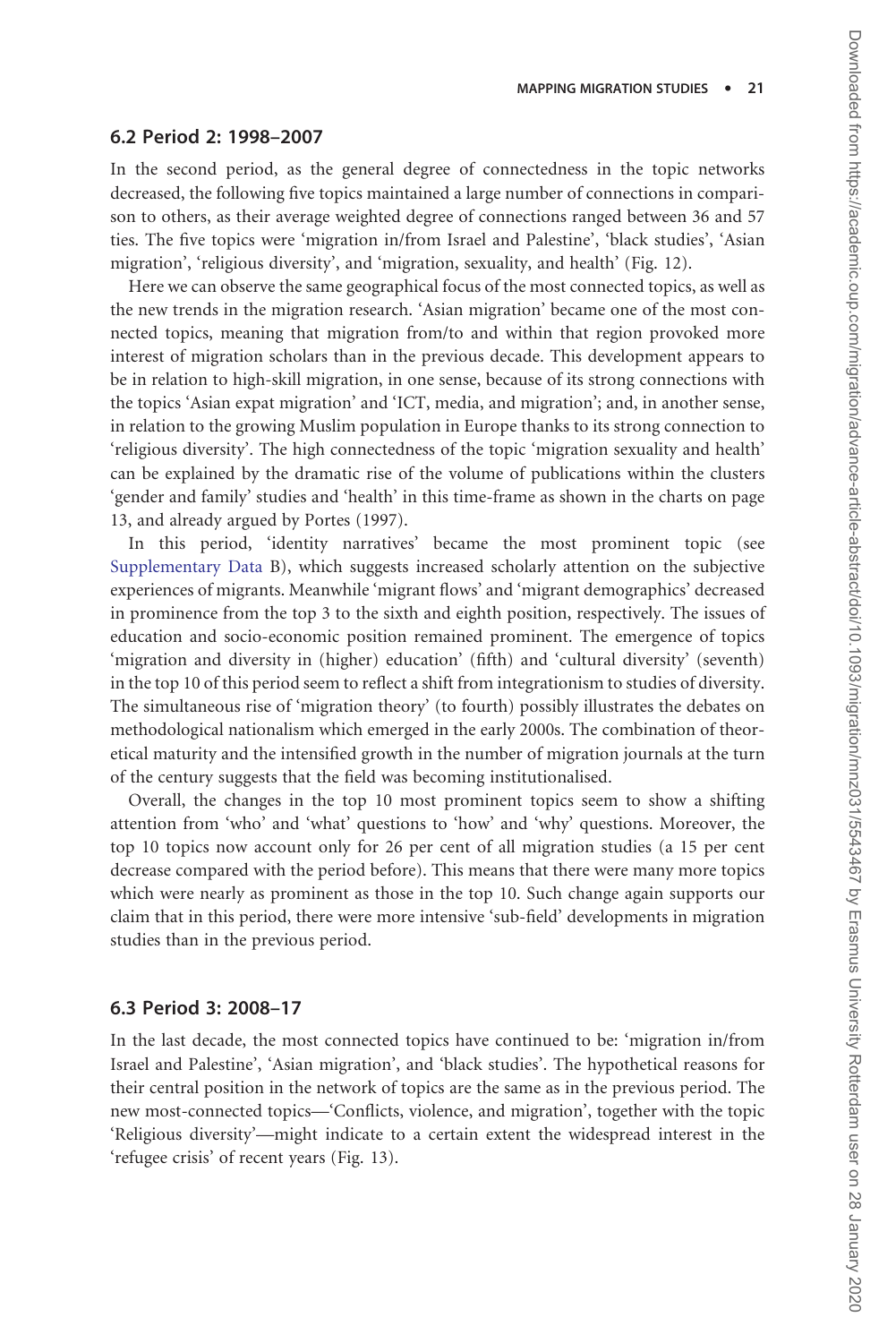#### 22 · A. PISAREVSKAYA ET AL.

The publications on the top 10 most prominent topics constituted a third of all migration literature of this period analysed in our study. A closer look at them reveals the following trends (see [Supplementary Data](https://academic.oup.com/migration/article-lookup/doi/10.1093/migration/mnz031#supplementary-data) B for details). 'Mobilities' is the topic of the highest prominence in this period. Together with 'diasporas and transnationalism' (fourth), this reflects the rise of critical thinking on methodological nationalism ([Wimmer and Glick Schiller, 2002](#page-26-0)) and the continued prominence of transnationalism in the post-'mobility turn' era [\(Urry \(2007\),](#page-26-0) cited in [King, 2012](#page-25-0)).

The interest in subjective experiences of migration and diversity has continued, as 'identity narratives' continues to be prominent, with the second highest proportion of publications, and as 'Discrimination and socio-psychological issues' have become the eighth most prominent topic. This also echoes an increasing interest in the intersection of (mental) health and migration (cf. [Sweileh et al., 2018\)](#page-26-0).

The prominence of the topics 'human rights law and protection' (10th) and 'governance of migration and diversity' (9th), together with 'conflicts, violence, and migration' being one of the most connected topics, could be seen as a reflection of the academic interest in forced migration and asylum. Finally, in this period, the topics 'race and racism' (fifth) and 'black studies' (seventh) made it into the top 10. Since 'black studies' is also one of the most connected topics, such developments may reflect the growing attention to structural and inter-personal racism not only in the USA, perhaps reflecting the #blacklivesmatter movement, as well as in Europe, where the idea of 'white Europeanness' has featured in much public discourse.

#### 6.4 Some hypotheses for further research

Why does the connectedness of topics change across three periods? In an attempt to explain these changes, we took a closer look at the geographical distribution of publications in each period. One of the trends that may at least partially explain the loss of connectedness between the topics in Period 2 could be related to the growing internationalisation of English language academic literature linked to a sharp increase in migration-focussed publications during the 1990s.

Internationalisation can be observed in two ways. First, the geographies of English language journal publications have become more diverse over the years. In the period 1988–97, the authors' institutional affiliations spanned 57 countries. This increased to 72 in 1998– 2007, and then to 100 in 2007–18 (we counted only those countries which contained at least 2 publications in our dataset). Alongside this, even though developed Anglophone countries (the USA, Canada, Australia, the UK, Ireland, and New Zealand) account for the majority of publications of our overall dataset, the share of publications originating from non-Anglophone countries has increased over time. In 1988–97, the number of publications from non-Anglophone European (EU+EEA) countries was around 13 per cent. By 2008–17, this had significantly increased to 28 per cent. Additionally, in the rest of the world, we observe a slight proportional increase from 9.5 per cent in the first period to 10.6 per cent in the last decade. Developed Anglophone countries witness a 16 per cent decrease in their share of all articles on migration. The trends of internationalisation illustrated above, combined with the loss of connectedness at the turn of the 21st century, seem to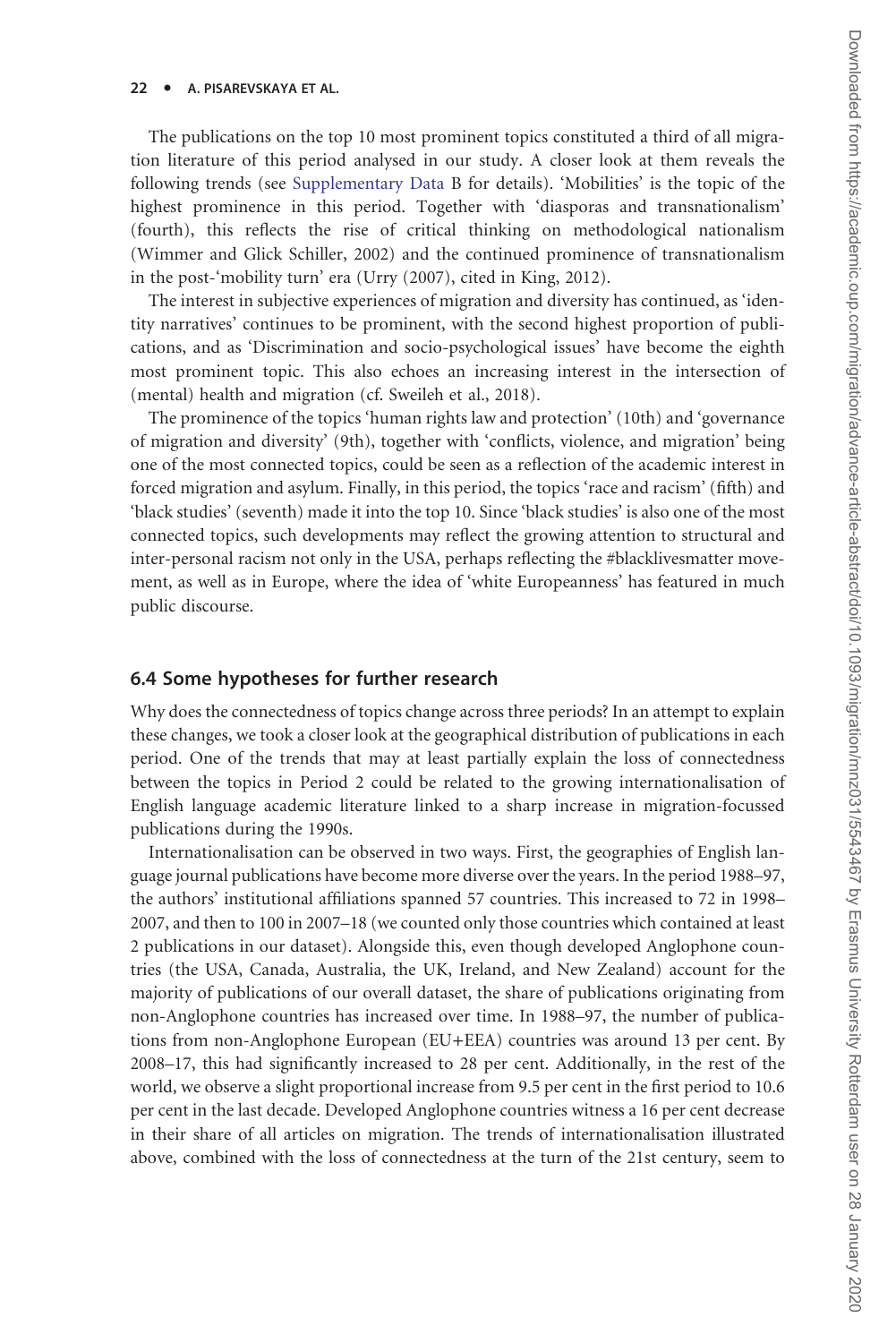indicate that English became the lingua-franca for academic research on migration in a rather organic manner.

It is possible that a new inflow of ideas came from the increased number of countries publishing on migration whose native language is not English. This rise in 'competition' might also have catalysed innovation in the schools that had longer established centres for migration studies. Evidence for this lies in the rise in prominence of the topic 'migration theory' during this period. It is also possible that the expansion of the European Union and its research framework programmes, as well as the Erasmus Programmes and Erasmus Mundus, have perhaps brought novel, comparative, perspectives in the field. All this together might have created fruitful soil for developing unique themes and approaches, since such approaches in theory lead to more success and, crucially, more funds for research institutions.

This, however, cannot fully explain why in Period 3 the field became more connected again, other than that the framework programmes—in particular framework programme 8, Horizon 2020—encourage the building of scientific bridges, so to speak. Our hypothesis is thus that after the burst of publications and ideas in Period 2, scholars began trying to connect these new themes and topics to each other through emergent international networks and projects. Perhaps even the creation and work of the IMISCOE (2004-) and NOMRA (1998-) networks contributed to this process of institutionalisation. This, however, requires much further thought and exploration, but for now, we know that the relationship between the growth, the diversification, and the connectedness in this emergent research field is less straightforward than we might previously have suggested. This begs for further investigation perhaps within a sociology of science framework.

# 7. Conclusions

This article offers an inductive mapping of the topical focus of migration studies over a period of more than 30 years of development of the research field. Based on the literature, we expected to observe increasing diversity of topics within the field and increasing fragmentation between the topics, also in relation to the rapid growth in volume and internationalisation of publications in migration studies. However, rather than growth and increased diversity leading to increased fragmentation, our analysis reveals a complex picture of a rapidly growing field where the diversity of topics has remained relatively stable. Also, even as the field has internationalised, it has retained its overall connectedness, albeit with a slight and temporary fragmentation at the turn of the century. In this sense, we can argue that migration studies have indeed come of age as a distinct research field.

In terms of the volume of the field of migration studies, our study reveals an exponential growth trajectory, especially since the mid-1990s. This involves both the number of outlets and the number of publications therein. There also seems to be a consistent path to internationalisation of the field, with scholars from an increasing number of countries publishing on migration, and a somewhat shrinking share of publications from Anglo-American countries. However, our analysis shows that this has not provoked an increased diversity of topics in the field. Instead, the data showed that there have been several important *shifts* in terms of which topics have been most prominent in migration studies. The field has moved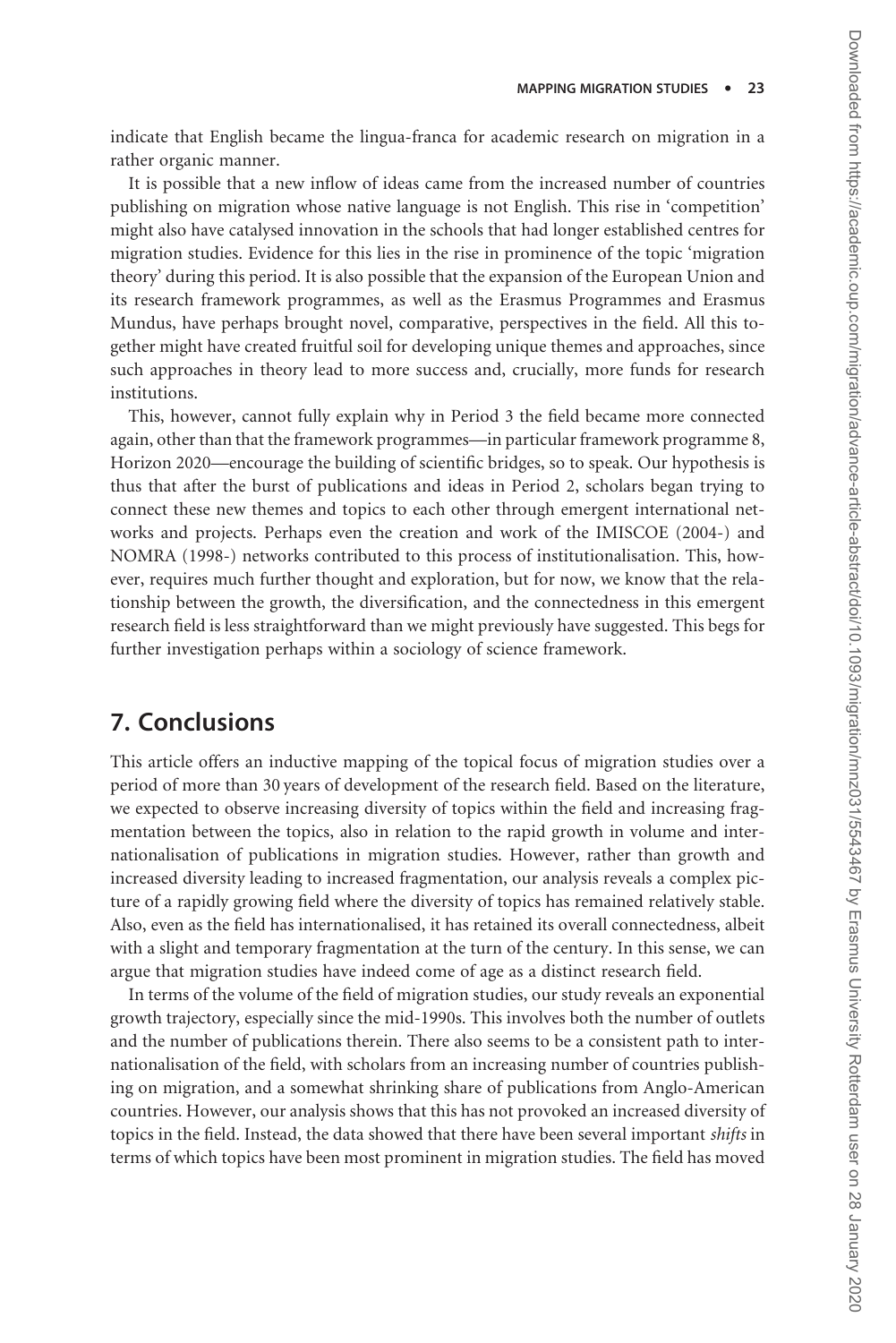from focusing on issues of demographics, statistics, and governance, to an increasing focus on mobilities, migration-related diversity, gender, and health. Also, interest in specific geographies of migration seems to have decreased.

These shifts partially resonated with the expectations derived from the literature. In the 1980s and 1990s, we observed the expected widespread interest in culture, seen in publications dealing primarily with 'education and language training', 'community development', and 'intercultural communication'. This continued to be the case at the turn of the century, where 'identity narratives' and 'cultural diversity' became prominent. The expected focus on borders in the periods ([Pedraza-Bailey, 1990\)](#page-25-0) was represented by the high proportion of research on the 'governance of migration', 'migration flows', and in the highly connected topic 'intra-EU mobility'. Following [Portes \(1997\)](#page-26-0), we expected 'transnational communities', 'states and state systems', and the 'new second generation' to be key themes for the 'new century'. Transnationalism shifts attention away from geographies of migration and nation–states, and indeed, our study shows that 'geographies of migration' gave way to 'mobilities', the most prominent topic in the last decade. This trend is supported by the focus on 'diasporas and transnationalism' and 'identity narratives' since the 2000s, including literature on migrants' and their descendants' dual identities. These developments indicate a paradigmatic shift in migration studies, possibly caused by criticism of methodological nationalism. Moreover, our data show that themes of families and gender have been discussed more in the 21st century, which is in line with Portes' predictions.

The transition from geographies to mobilities and from the governance of migration to the governance of migration-related diversity, race and racism, discrimination, and social– psychological issues indicates a shifting attention in migration studies from questions of 'who' and 'what' towards 'how' and 'why'. In other words, a more nuanced understanding of the complexity of migration processes and consequences emerges, with greater consideration of both the global and the individual levels of analysis.

However, this complexification has not led to thematic fragmentation in the long run. We did not find a linear trend towards more fragmentation, meaning that migration studies have continued to be a field. After an initial period of high connectedness of research mainly coming from America and the UK, there was a period with significantly fewer connections within migration studies (1998–2007), followed by a recovery of connectedness since then, while internationalisation has continued. What does this tell us?

We may hypothesise that the young age of the field and the tendency towards methodological nationalism may have contributed to more connectedness in the early days of migration studies. The accelerated growth and internationalisation of the field since the late 1990s may have come with an initial phase of slight fragmentation. The increased share of publications from outside the USA may have caused this, as according to [Massey et al.](#page-25-0) [\(1998\)](#page-25-0), European migration research was then more conceptually dispersed than across the Atlantic. The recent recovery of connectedness could then be hypothesised as an indicator of the field's institutionalisation, especially at the European level, and growing conceptual and theoretical development. As 'wisdom comes with age', this may be an indication of the 'coming of age' of migration studies as a field with a shared conceptual and theoretical foundation.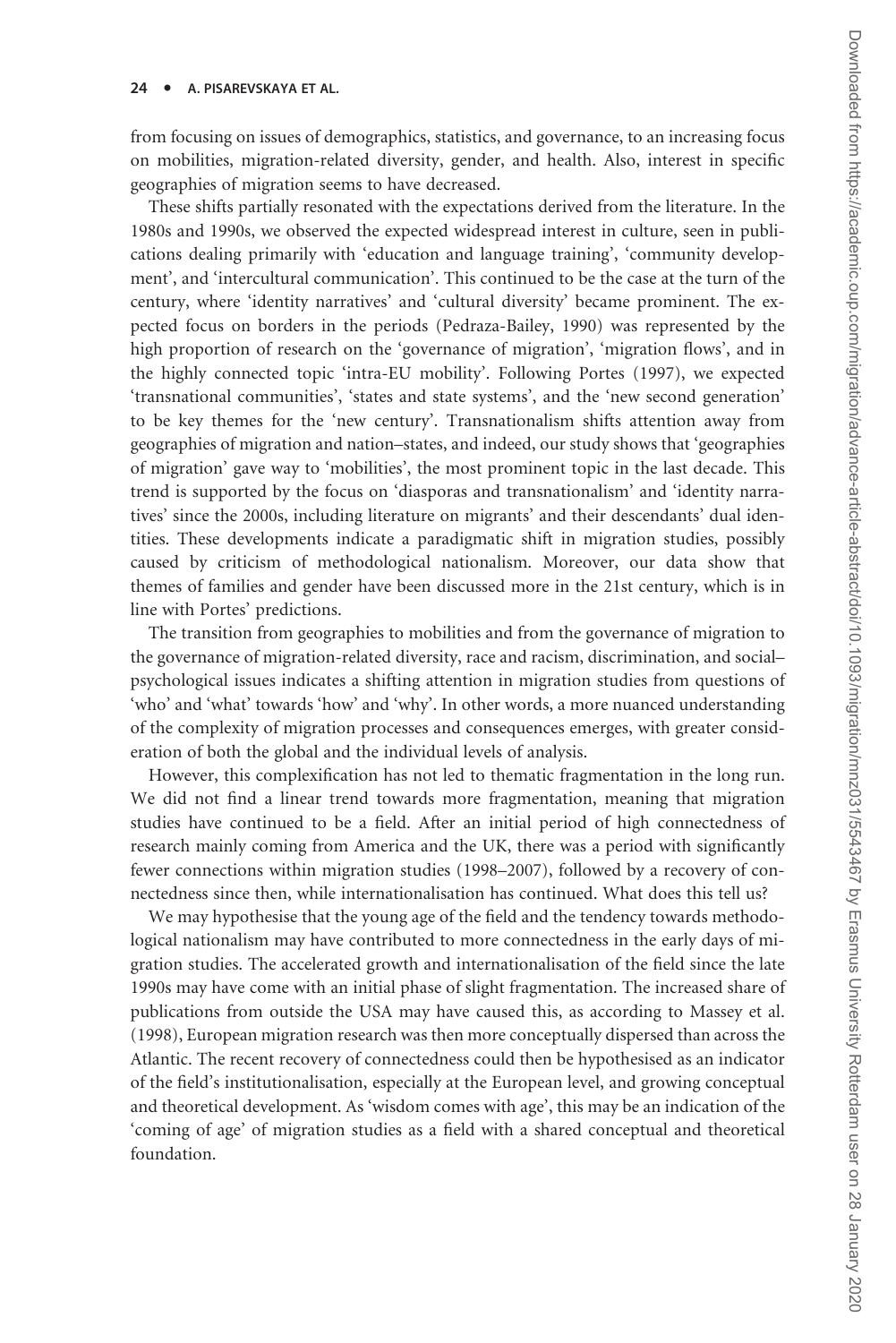## <span id="page-24-0"></span>Acknowledgements

The authors would like to thank the three anonymous reviewers for their constructive feedback, as well as dr. J.F. Alvarado for his advice in the early stages of work on this article.

# Funding

This research is associated with the CrossMigration project, funded by the European Union's Horizon 2020 research and innovation programme under the grant agreement Ares(2017) 5627812-770121.

Conflict of interest statement. None declared.

# Supplementary data

[Supplementary data](https://academic.oup.com/migration/article-lookup/doi/10.1093/migration/mnz031#supplementary-data) is available at Migration Studies online.

### References

- Bommes, M. and Morawska, E. (2005) International Migration Research: Constructions, Omissions and the Promises of Interdisciplinarity. Aldershot: Ashgate.
- Brettell, C. B. and Hollifield, J. F. (2014) Migration Theory: Talking across Disciplines. London: Routledge.
- Caponio, T. and Borkert, M. (2010) The Local Dimension of Migration Policymaking. Amsterdam: Amsterdam University Press.
- Carling, J. (2015) Who Is Who in Migration Studies: 107 Names Worth Knowing <[https://](https://jorgencarling.org/2015/06/01/who-is-who-in-migration-studies-108-names-worth-knowing/#_Toc420761452) [jorgencarling.org/2015/06/01/who-is-who-in-migration-studies-108-names-worth](https://jorgencarling.org/2015/06/01/who-is-who-in-migration-studies-108-names-worth-knowing/#_Toc420761452)[knowing/#\\_Toc420761452](https://jorgencarling.org/2015/06/01/who-is-who-in-migration-studies-108-names-worth-knowing/#_Toc420761452)> accessed 1 Jun 2015.
- Castles, S. and Miller, M. J. (2014) The Age of Migration: International Population Movements in the Modern World, 5th edn. Basingstoke: Palgrave Macmillan.
- Cohen, R. (1996) Theories of Migration. Cheltenham: Edward Elgar.
- Dahinden, J. (2016) 'A Plea for the "De-migranticization" of Research on Migration and Integration,' Ethnic and Racial Studies, 39/13: 2207–25.
- Elsevier (2017) Scopus: Content Coverage Guide. <https://www.elsevier.com/\_data/assets/ [pdf\\_file/0007/69451/0597-Scopus-Content-Coverage-Guide-US-LETTER-v4-HI-sin](https://www.elsevier.com/__data/assets/pdf_file/0007/69451/0597-Scopus-Content-Coverage-Guide-US-LETTER-v4-HI-singles-no-ticks.pdf)[gles-no-ticks.pdf](https://www.elsevier.com/__data/assets/pdf_file/0007/69451/0597-Scopus-Content-Coverage-Guide-US-LETTER-v4-HI-singles-no-ticks.pdf)> accessed 18 Dec 2018.
- Evans, J. A. and Aceves, P. (2016) 'Machine Translation: Mining Text for Social Theory,' Annual Review of Sociology', 42/1: 21–50.
- Favell, A. (2003) 'Integration Nations: The Nation-State and Research on Immigrants in Western Europe', in Brochmann, G., ed. The Multicultural Challenge, pp. 13–42. Bingley: Emerald.
- Fortunato, S., et al. (2018) 'Science of Science', Science, 359/6379: 1–7.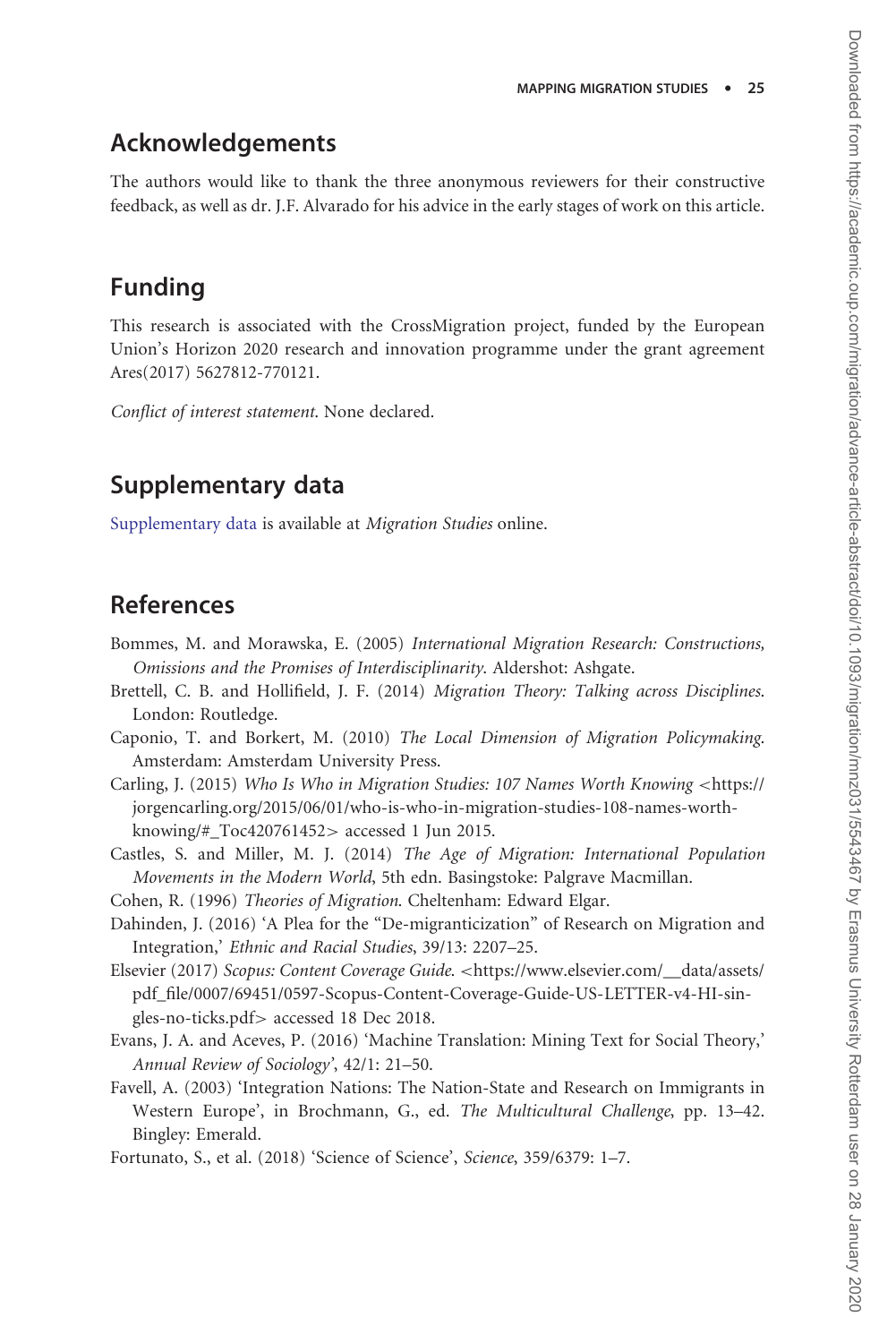<span id="page-25-0"></span>Geddes, A. (2005) 'Migration Research and European Integration: The Construction and Institutionalization of Problems of Europe', in Bommes, M. and Morawska, E. (eds). International Migration Research: Constructions, Omissions and the Promises of Interdisciplinarity, pp. 265–280. Aldershot: Ashgate.

Gordon, M. (1964) Assimilation in American Life. New York: Oxford University Press.

- Greenwood, M. J. and Hunt, G. L. (2003) 'The Early History of Migration Research,' International Regional Sciences Review, 26/1: 3–37.
- Halford, S. and Savage, M. (2017) 'Speaking Sociologically with Big Data: Symphonic Social Science and the Future for Big Data Research,' Sociology, 51/6: 1132–48.
- IOM (2017) 'Migration Research and Analysis: Growth, Reach and Recent Contributions', in IOM, World Migration Report 2018, pp. 95–121. Geneva: International Organization for Migration.
- Jiang, H., Qiang, M. and Lin, P. (2016) 'A Topic Modeling Based Bibliometric Exploratoin of Hydropower Research,' Renewable and Sustainable Energy Reviews, 57: 226–37.
- Kajikawa, Y., et al. (2007) 'Creating an Academic Landscape of Sustainability Science: An Analysis of the Citation Network,' Sustainability Science, 2/2: 221–31.
- King, R. and Skeldon, R. (2010) 'Mind the Gap: Integrating Approaches to Internal and International Migration,' Journal of Ethnic and Migration Studies, 36/10: 1619–46.
- —— (2002) 'Towards a New Map of European Migration,' International Journal of Population Geography, 8/2: 89–106.
- $-$  (2012) Theories and Typologies of Migration: An Overview and a Primer. Malmö: Malmö Institute for Studies of Migration, Diversity and Welfare (MIM).
- Kritz, M. M., Keely, C. B. and Tomasi, S. M. (1981) Global Trends in Migration: Theory and Research on International Population Movements. New York: The Centre for Migration Studies.
- Lavenex, S. (2005) 'National Frames in Migration Research: The Tacit Political Agenda', in Bommes, M. and Morawska, E. (eds) International Migration Research: Constructions, Omissions and the Promises of Interdisciplinarity, pp. 243–263. Aldershot: Ashgate.
- Martiniello, M. (2013) 'Comparisons in Migration Studies,' Comparative Migration Studies, 1/1: 7–22.
- Massey, D. S., et al. (1993) 'Theories of International Migration: A Review and Appraisal,' Population and Development Review, 19/3: 431–66.
- ——(1994) 'An Evaluation of International Migration Theory: The North American Case,' Population and Development Review, 20/4: 699–751.
- ——, et al. (1998) Worlds in Motion: Understanding International Migration at the End of the Millennium. Oxford: Clarendon.
- Morawska, E. (1990) 'The Sociology and Historiography of Immigration', In Yans-McLaughlin, V., (ed.) Immigration Reconsidered: History, Sociology, and Politics. Oxford: Oxford University Press.
- Nestorowicz, J. and Anacka, M. (2018) 'Mind the Gap? Quantifying Interlinkages between Two Traditions in Migration Literature,' International Migration Review, 53/1: 1–25.
- Pedraza-Bailey, S. (1990) 'Immigration Research: A Conceptual Map,' Social Science History, 14/1: 43–67.
- Penninx, R., Spencer, D. and van Hear, N. (2008) Migration and Integration in Europe: The State of Research. Oxford: ESRC Centre on Migration, Policy and Society.